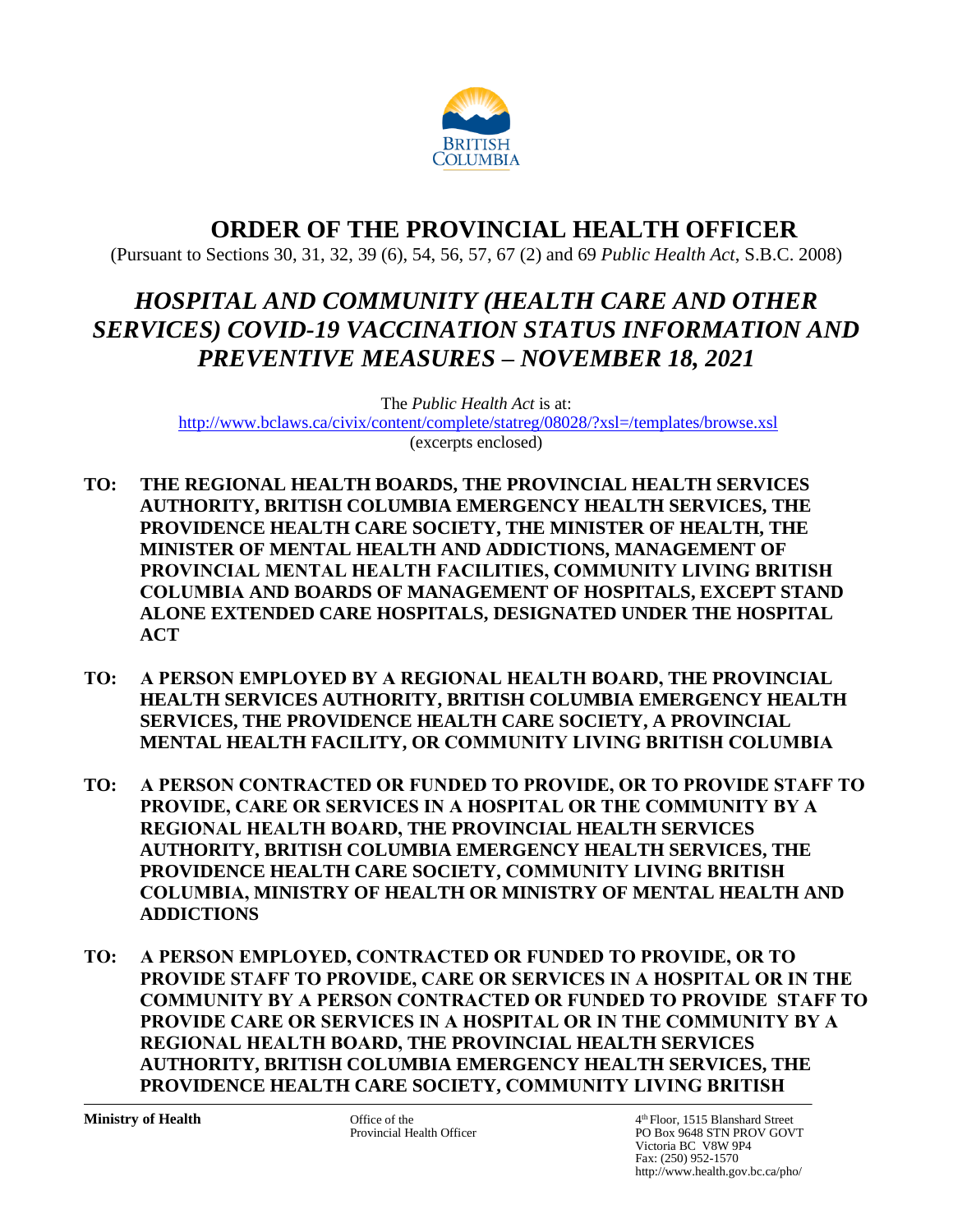**COLUMBIA, MINISTRY OF HEALTH OR MINISTRY OF MENTAL HEALTH AND ADDICTIONS**

- **TO: AN INDIVIDUAL EMPLOYED, CONTRACTED OR FUNDED TO PROVIDE CARE OR SERVICES IN A HOSPITAL OR IN THE COMMUNITY BY A PERSON CONTRACTED OR FUNDED TO PROVIDE STAFF TO PROVIDE CARE OR SERVICES IN A HOSPITAL OR IN THE COMMUNITY BY A PERSON CONTRACTED OR FUNDEDE TO PROVIDE STAFF TO PROVIDE CARE OR SERVICES IN A HOSPITAL OF IN THE COMMUNITY BY A REGIONAL HEALTH BOARD, THE PROVINCIAL HEALTH SERVICES AUTHORITY, BRITISH COLUMBIA EMERGENCY HEALTH SERVICES, THE PROVIDENCE HEALTH CARE SOCIETY, COMMUNITY LIVING BRITISH COLUMBIA, MINISTRY OF HEALTH OR MINISTRY OF MENTAL HEALTH AND ADDICTIONS**
- **TO: HEALTH PROFESSIONALS**
- **TO: POST-SECONDARY INSTITUTIONS**
- **TO: STAFF, FACULTY AND RESEARCHERS OF POST-SECONDARY INSTITUTIONS**
- **TO: STUDENTS OF POST-SECONDARY INSTITUTIONS**
- **TO: TRAINEES AND FELLOWS**

### **WHEREAS:**

- A. On March 17, 2020 I provided notice under section 52 (2) of the *Public Health Act* that the transmission of the infectious agent SARS-CoV-2, which has caused cases, clusters and outbreaks of a serious communicable disease known as COVID-19 among the population of the Province of British Columbia, constitutes a regional event, as defined in section 51 of the *Public Health Act*;
- B. A person infected with SARS-CoV-2 can infect other people with whom the infected person is in contact;
- C. Vaccination is safe, highly effective, and the single most important preventive measure a person can take to protect themselves, their families, and other persons with whom they come into contact from infection, severe illness and possible death from COVID-19. In particular:
	- (a) the vaccines available in British Columbia are highly effective, providing strong protection across all eligible age groups against infection and especially against severe illness;
	- (b) most British Columbians have strong and durable protection from SARS-CoV-2 resulting from the extended interval between dose one and dose two that is being utilized in British Columbia;
	- (c) a full course of vaccine provides more effective and durable protection against infection and severe illness than natural immunity from prior COVID-19 infection alone, or natural immunity in combination with a single-dose of vaccine; and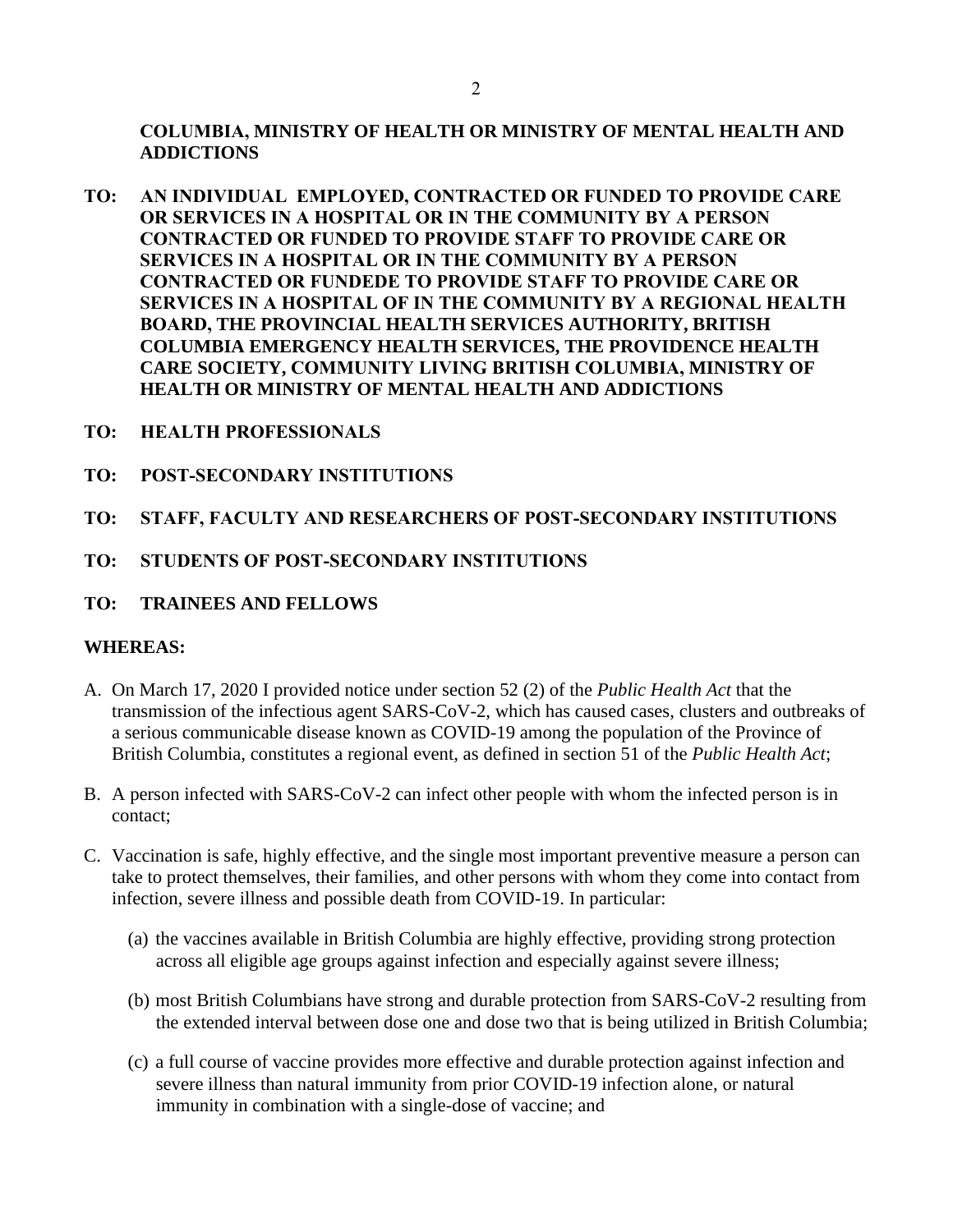- (d) a full course of vaccine provides highly effective and durable protection from infection and in particular from severe illness resulting in hospitalization or death from the Delta variant with COVID-19, with illness being mostly milder in vaccinated people who become infected than in unvaccinated people.
- D. Vaccines, which prevent or reduce the risk of infection with SARS-CoV-2, have been and continue to be readily available in British Columbia and while substantial progress has been made in vaccinating the population of British Columbia 12 years of age and older, a portion of the public remains unvaccinated and there are communities where vaccination rates are low;
- E. Communities with low vaccination rates have experienced rapid spread of SARS-CoV-2, causing serious illness and increases in hospitalizations and intensive care admissions, primarily in unvaccinated people. By contrast, communities with high vaccination rates have seen corresponding lower transmission, case rates;
- F. Unvaccinated people are at a significantly greater risk than vaccinated people of being infected with SARS-CoV-2, and those who are infected, experience significantly higher rates of hospitalization, ICU-level care and invasive mechanical ventilation, complications and death when compared with vaccinated people. Unvaccinated people are also at higher risk of transmitting SARS-CoV-2 to other people, including vaccinated people;
- G. People who are vaccinated can be infected with SARS-CoV-2, but experience less severity of illness than unvaccinated people, especially in younger populations. Vaccinated persons who contract COVID-19 are also generally contagious for shorter periods of time, are less symptomatic, and are less likely to transmit SARS-CoV-2, when compared to unvaccinated infected persons;
- H. This situation has been exacerbated by the highly transmissible Delta variant of SARS-CoV-2, which is now the dominant variant of SARS-CoV-2 circulating in British Columbia, causing significantly more rapid transmission and increased severity of illness, particularly in younger unvaccinated people. Absent vaccination, British Columbia would be in a far more challenging situation than the fragile balance our current immunization rates have provided, but the transmissibility of the Delta variant means that higher vaccination rates than previously expected are now required to maintain this balance, control transmission, reduce case numbers and serious outcomes, and reduce the burden on the healthcare system, particularly hospital and intensive care admissions;
- I. Preserving the ability of the public health and health care systems to protect and care for the health needs of the population, including providing care for health needs other than COVID-19, is critical. High incidence of transmission and illness in one or more regions have spill-over effects on health care delivery across the Province, including in critical care and surgical services. Our public health and health care systems are currently experiencing severe stress, and are stretched beyond capacity in their efforts to prevent and respond to illness resulting from the transmission of COVID-19 in the population, primarily among unvaccinated people;
- J. Both the public health and the health care systems are using disproportionate amounts of their resources in their efforts to prevent and respond to the transmission of SARS-CoV2, and to provide care for those who become ill with COVID-19, primarily unvaccinated people who comprise the majority of hospitalizations and ICU admissions;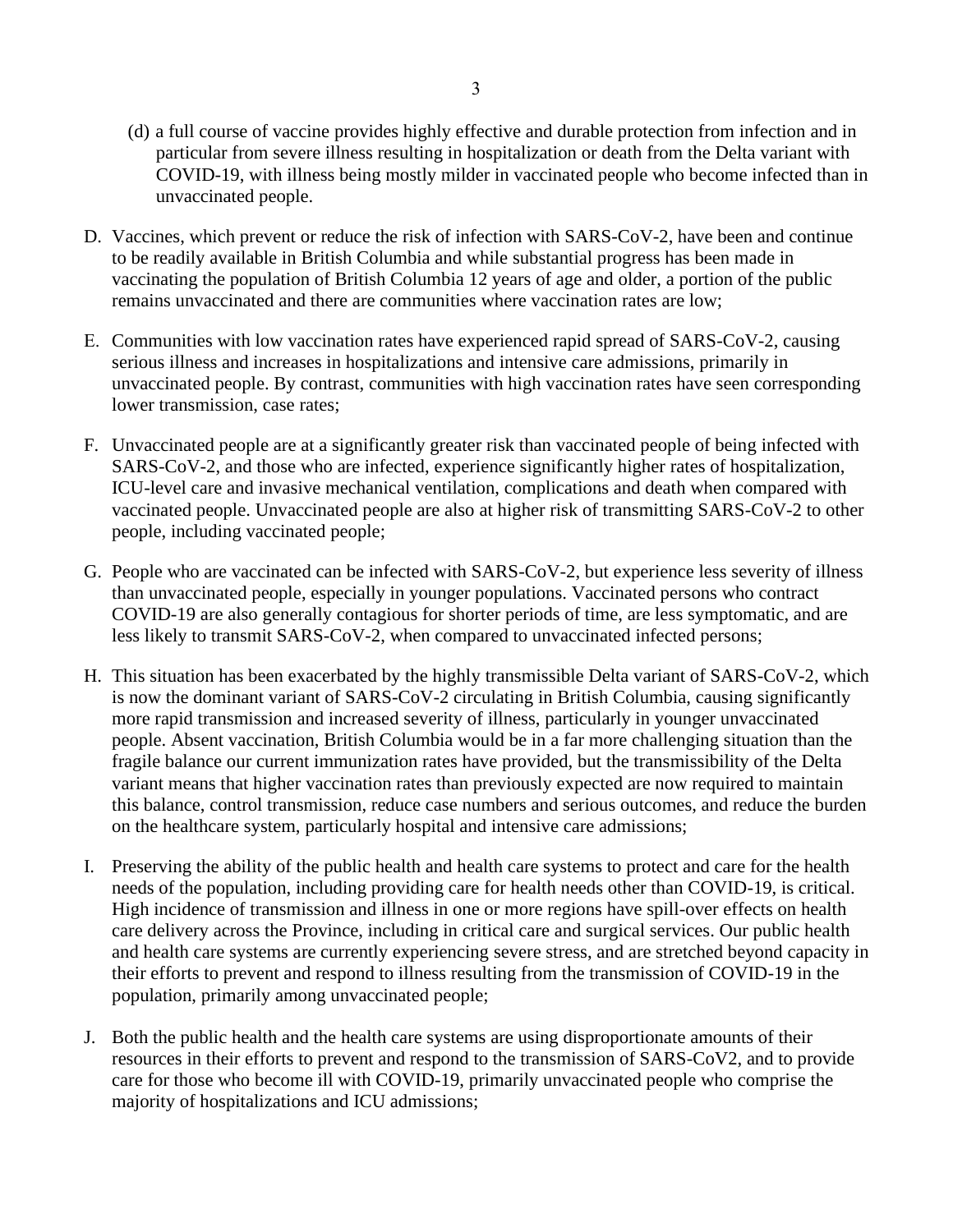- K. While people who have contracted SARS-CoV-2 may develop some natural immunity for a period of time following infection, the strength and duration of that immunity varies depending on a multitude of factors, including severity of infection. The risk of reinfection and hospitalization is significantly higher in people who remained unvaccinated after contracting SARS-CoV-2 than in those who were vaccinated post-infection. Vaccination, even after infection, remains an important measure to protect against reinfection. It does so by providing a stronger immune response that is known to be effective for a longer period of time and against a wider variety of strains of SARS-CoV-2 that are currently circulation in British Columbia, including the Delta variant;
- L. Unvaccinated people in close contact with other people can promote the transmission of SARS-CoV-2 and increase the number of people who develop COVID-19 and become seriously ill;
- M. Persons receiving health care, personal care or home support in hospital or community settings often are of an advanced age, have chronic health conditions or compromised immune systems which make them particularly vulnerable to severe illness and death from COVID-19, even if they are vaccinated;
- N. Vaccination is the single most important preventive measure health professionals, visitors to hospitals, providers of care or services in hospital or community settings, and the staff or contractors of an organization which provides care or services in hospital or community settings can take to protect patients, residents and clients, and the health care and personal care workforce, from infection, severe illness and possible death from COVID-19;
- O. There are clear, objective criteria for determining whether a person has a medical deferral to a COVID-19 vaccination, and very few people fall into this category;
- P. There are difficulties and risks in accommodating persons who are unvaccinated, since no other measures are nearly as effective as vaccination in reducing the risk of contracting or transmitting SARS-Co-2, and the likelihood of severe illness and death;
- Q. I have considered and continue to consider based on the currently available generally accepted scientific evidence whether other measures, such as natural immunity, PCR testing or rapid antigen testing, are as effective as vaccination in reducing the risk of transmission SARS-Co-2 and or the severity of illness if infected;
- R. Routine COVID-19 testing of asymptomatic people is not recommended in BC and PCR testing capacity is reserved for people who may be ill with COVID-19 to promote public health case identification, follow up and control measures. Asymptomatic testing increases the likelihood of generating false positive tests, which can unnecessarily consume public health resources in following up false positive tests. Similarly, rapid testing, which is followed up with confirmatory PCR testing for positive tests, is reserved for specific settings in which additional layers of protection are needed to protect people at higher risk of serious outcomes of COVID-19, such as in long-term care and assisted living facilities, or in remote communities where obtaining results of PCR testing may be delayed.
- S. The public needs to have confidence that when they receive health care from a health professional they are not putting their health at risk;
- T. Preserving the ability of the public health and health care systems to protect and care for the health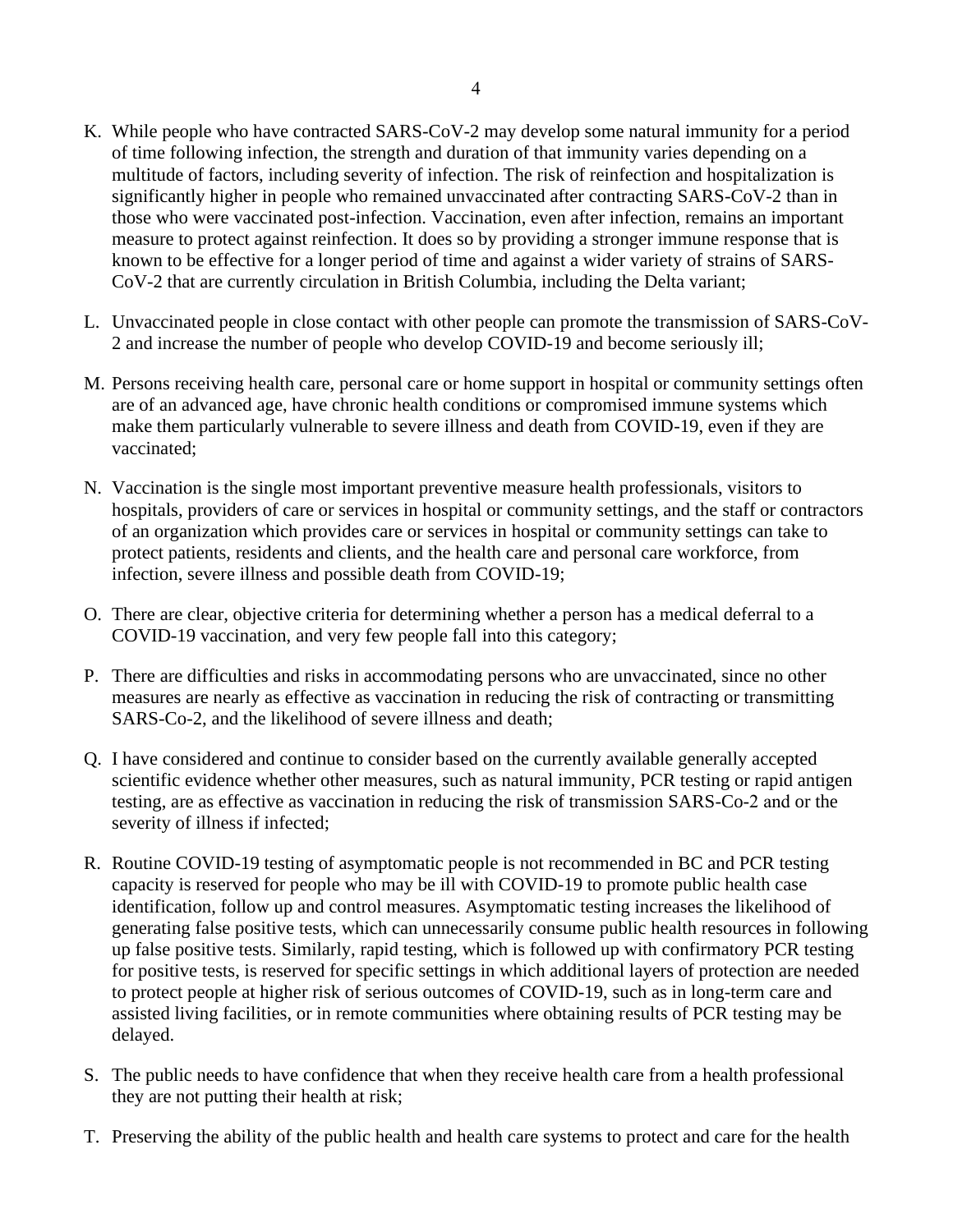needs of the population is critical;

- U. The retention of public confidence in the safety and integrity of the public health and health care systems is critical;
- V. Employers need to know the vaccination status of staff in order to enforce preventive measures ordered by me or the medical health officer;
- W. Medical health officers need to know the vaccination status of staff in order to most effectively respond to exposures to or outbreaks of COVID-19 among patients, residents, clients or staff;
- X. I recognize the effect which the measures I am putting in place to protect the health of patients, residents and clients and other staff in hospital and community settings may have on people who are unvaccinated and, with this in mind, have engaged and will continue to engage in a process of reconsideration of these measures, based upon the information and evidence available to me, including infection rates, sources of transmission, the presence of clusters and outbreaks, particularly in facilities, the number of people in hospital and in intensive care, deaths, the emergence of and risks posed by virus variants of concern, vaccine availability, immunization rates, the vulnerability of particular populations and reports from the rest of Canada and other jurisdictions, with a view to balancing the interests of the people affected by the Order, including constitutionally protected interests, against the risk of harm created by unvaccinated persons providing health or personal care or other support or services in hospital or community settings;
- Y. I further recognize that constitutionally-protected interests include the rights and freedoms guaranteed by the Canadian *Charter of Rights and Freedoms*, including the right to life, liberty and security of the person, along with freedom of religion and conscience, freedom of thought, belief, opinion and expression. These rights and freedoms are not, however, absolute and are subject to reasonable limits, prescribed by law as can be demonstrably justified in a free and democratic society. These limits include proportionate, precautionary and evidence-based restrictions to prevent loss of life, serious illness and death, and disruption of our health system and society. When exercising my powers to protect the health of the public from the risks posed by COVID-19, I am aware of my obligation to choose measures that limit the *Charter* rights and freedoms of British Columbians less intrusively, where doing so is consistent with public health principles;
- Z. In addition, I recognize the interests protected by the *Human Rights Code* and have taken these into consideration when exercising my powers to protect the health interests of patients, residents and clients and persons who provide health care, personal care, home support or other services in hospital or community settings;
- AA. I am also mindful that the volume of requests for reconsideration of my Orders, and the time and expertise which considering them entails, has become beyond my capacity and that of my office and team of medical health officers to manage, and is using resources which are better directed at assessing and responding to the protection of the public as a whole;
- BB. This Order does not apply to a place to which the *Residential Care Vaccination Status COVID-19 Information* Order and the *Residential Care COVID-19 Preventive Measures* Order apply, except with respect to the deployment of the staff or students of a post-secondary institution to a residential care facility, and the variance of the reconsideration provisions in the *Residential Care COVID-19 Preventive Measures* Order;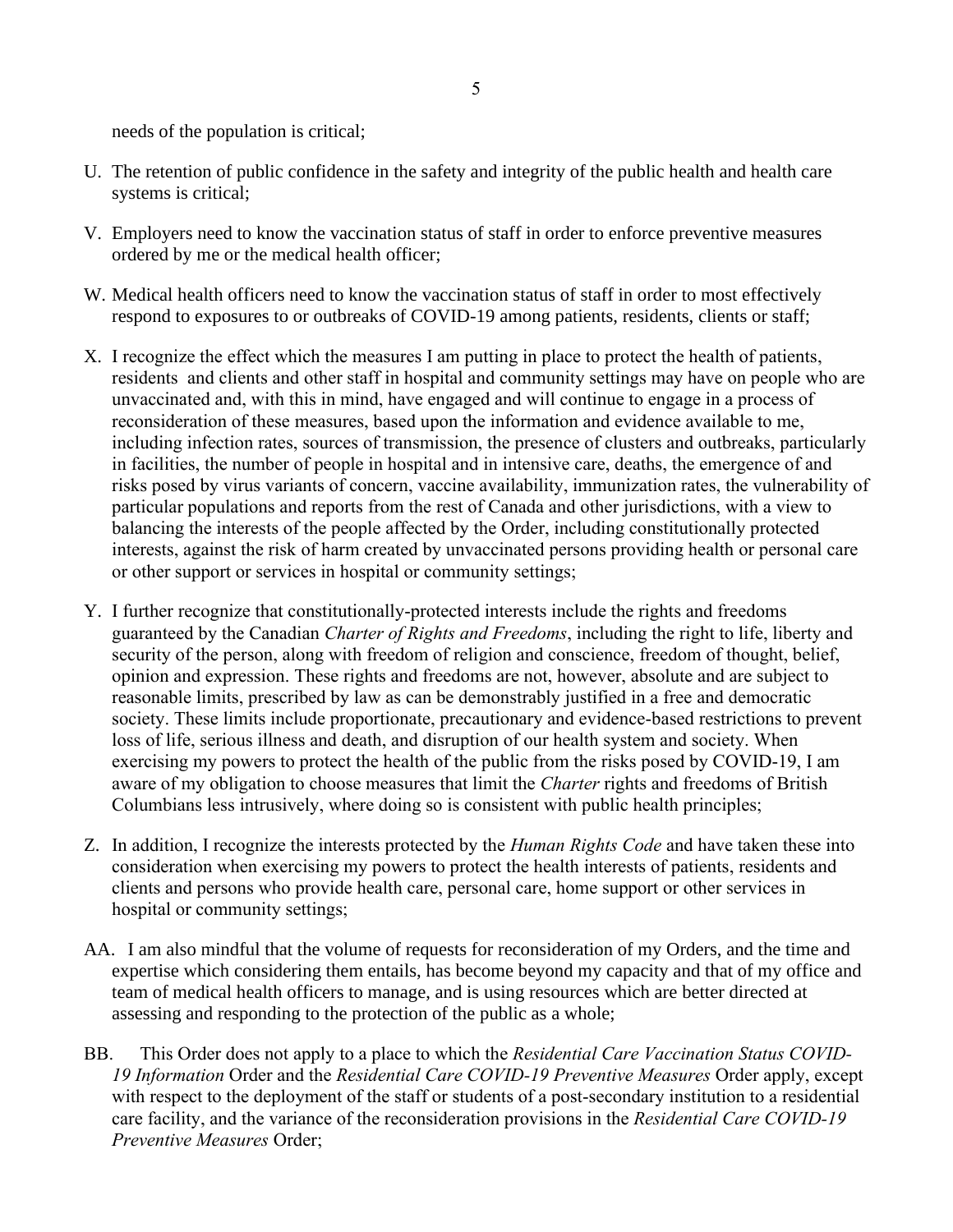CC. For further certainty, this Order does not apply to the First Nations Health Authority, First Nations Health Service Organizations, Treaty First Nations, the Nisga'a Nation, the Métis Nation of BC, or to health care, personal care, home support or other services provided or funded by one of those bodies;

I have reason to believe and do believe that

- (a) a lack of information on the part of employers and operators about the vaccination status of staff interferes with the suppression of SARS-CoV-2 in hospital and community settings, and constitutes a health hazard under the *Public Health Act*;
- (b) an unvaccinated person who provides care or services in a hospital or community setting puts patients, residents, clients, staff and other persons who provide care or services at risk of infection with SARS-CoV-2, and constitutes a health hazard under the *Public Health Act*;
- (c) an unvaccinated staff member of an organization which provides care or services in a hospital or community setting puts other staff who provide care or services, and patients, residents and clients in hospital and community settings, at risk of infection with SARS-CoV-2, and constitutes a health hazard under the *Public Health Act;*
- (d) in order to mitigate the risk of the transmission of SARS-CoV-2 created by an unvaccinated person as described above, it is necessary for me to exercise the powers in sections 30, 31, 32, 39, 53, 54, 56, 57, 67 (2) and 69 of the *Public Health Act* **TO ORDER** as follows:

# **THIS ORDER REPEALS AND REPLACES THE** *HOSPITAL AND COMMUNITY (HEALTH CARE AND OTHER SERVICES) COVID-19 VACCINATION STATUS INFORMATION AND PREVENTIVE MEASURES* **ORDERS MADE ON NOVEMBER 9, 2021**

**AND CONFIRMS THE VARIATION OF THE RECONSIDERATION PROVISIONS IN** *THE HOSPITAL AND COMMUNITY (HEALTH CARE AND OTHER SERVICES) COVID-19 VACCINATION STATUS INFORMATION AND PREVENTIVE MEASURES* **ORDER OF OCTOBER 25, THE** *RESIDENTIAL CARE COVID-19 PREVENTIVE MEASURES* **ORDERS OF SEPTEMBER 2, OCTOBER 4, 8 AND 21, 2021, AND THE** *COVID-19 VACCINATION STATUS INFORMATION AND PREVENTIVE* **ORDERS OF AUGUST 20 AND 31, SEPTEMBER 9 AND 27, 2021.**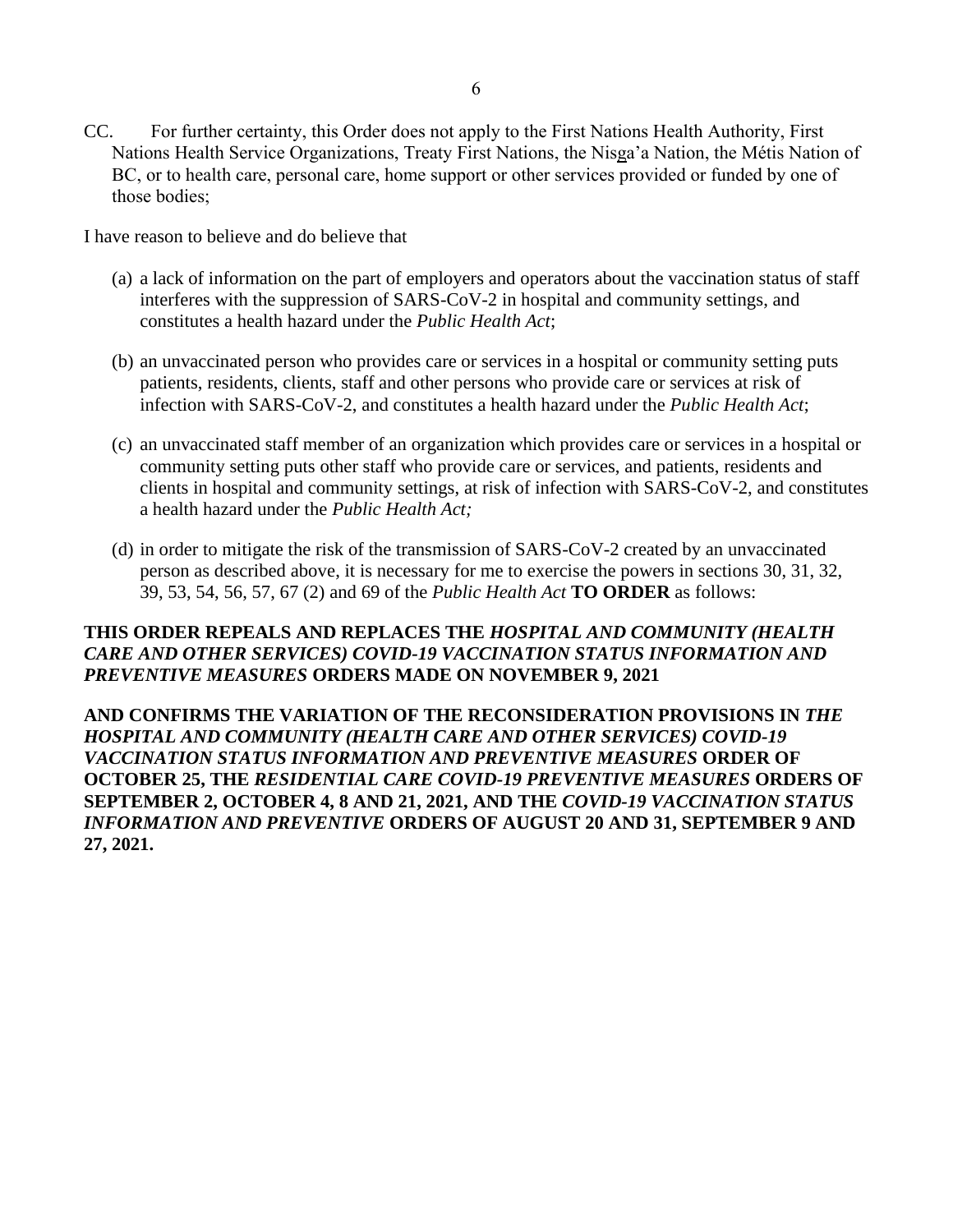| <b>TABLE OF CONTENTS</b><br><b>PAGE</b> |                                                                                                                                                                                                                                             |                                                                        |  |  |
|-----------------------------------------|---------------------------------------------------------------------------------------------------------------------------------------------------------------------------------------------------------------------------------------------|------------------------------------------------------------------------|--|--|
|                                         |                                                                                                                                                                                                                                             |                                                                        |  |  |
|                                         | A. REGIONAL HEALTH AUTHORITIES, THE PROVINCIAL HEALTH SERVICES AUTHORITY, BRITISH<br>COLUMIA EMERGENCY HEALTH SERVICES, THE PROVIDENCE HEALTH CARE SOCIETY, THE<br>BOARD OF MANAGEMENT OF A HOSPITAL, THE MANAGEMENT OF A PROVINCIAL MENTAL |                                                                        |  |  |
|                                         |                                                                                                                                                                                                                                             |                                                                        |  |  |
|                                         |                                                                                                                                                                                                                                             |                                                                        |  |  |
|                                         | L.                                                                                                                                                                                                                                          |                                                                        |  |  |
|                                         | <b>II.</b>                                                                                                                                                                                                                                  |                                                                        |  |  |
|                                         | III.                                                                                                                                                                                                                                        |                                                                        |  |  |
|                                         |                                                                                                                                                                                                                                             |                                                                        |  |  |
|                                         | E. VACCINATION REQUIREMENTS, OTHER PREVENTIVE MEASURES AND REQUESTS FOR                                                                                                                                                                     |                                                                        |  |  |
|                                         |                                                                                                                                                                                                                                             |                                                                        |  |  |
|                                         | L.                                                                                                                                                                                                                                          |                                                                        |  |  |
|                                         | II.                                                                                                                                                                                                                                         |                                                                        |  |  |
|                                         | III.                                                                                                                                                                                                                                        |                                                                        |  |  |
|                                         | IV.                                                                                                                                                                                                                                         | COMMUNITY LIVING BRITISH COLUMBIA CONTRACT EMPLOYEES AND POST-         |  |  |
|                                         |                                                                                                                                                                                                                                             |                                                                        |  |  |
|                                         | V.                                                                                                                                                                                                                                          | OTHER PREVENTIVE MEASURES AND PROOF OF EXEMPTION REQUEST20             |  |  |
| F.                                      |                                                                                                                                                                                                                                             |                                                                        |  |  |
|                                         | I.                                                                                                                                                                                                                                          |                                                                        |  |  |
|                                         | II.                                                                                                                                                                                                                                         |                                                                        |  |  |
|                                         | III.                                                                                                                                                                                                                                        | REGULAR OTHER OUTSIDE PROVIDERS WHO HAVE CLOSE CONTACT WITH A PATIENT, |  |  |
|                                         |                                                                                                                                                                                                                                             |                                                                        |  |  |
|                                         | IV.                                                                                                                                                                                                                                         | REGULAR OTHER OUTSIDE PROVIDERS WHO DO NOT HAVE CLOSE CONTACT WITH A   |  |  |
|                                         |                                                                                                                                                                                                                                             | PATIENT, RESIDENT OR CLIENT AND OCCASIONAL OTHER OUTSIDE PROVIDERS WHO |  |  |
|                                         |                                                                                                                                                                                                                                             | HAVE CLOSE CONTACT WITH A PATIENT, RESIDENT OR CLIENT 24               |  |  |
|                                         | V.                                                                                                                                                                                                                                          | PROVIDERS WHO HAVE REQUESTED AN EXEMPTION.                             |  |  |
|                                         |                                                                                                                                                                                                                                             | OCCASIONAL OTHER OUTSIDE PROVIDERS WHO DO NOT HAVE CLOSE CONTACT WITH  |  |  |
|                                         | VI.                                                                                                                                                                                                                                         |                                                                        |  |  |
|                                         |                                                                                                                                                                                                                                             |                                                                        |  |  |
|                                         |                                                                                                                                                                                                                                             |                                                                        |  |  |
|                                         | H. DELEGATION OF AUTHORITY TO THE MEDICAL HEALTH OFFICER TO CONSIDER AND MAKE A<br>DECISION WITH RESPECT TO A REQUEST FOR RECONSIDERATION ON THE BASIS OF A MEDICAL                                                                         |                                                                        |  |  |
| L.                                      | SPECIFICATION AND DESIGNATION OF THE MEDICAL HEALTH OFFICER TO RECEIVE A NOTICE<br>UNDER SECTION 56 (2) OF THE PUBLIC HEALTH ACT AND TO ISSUE AN                                                                                            |                                                                        |  |  |
|                                         |                                                                                                                                                                                                                                             |                                                                        |  |  |
|                                         |                                                                                                                                                                                                                                             |                                                                        |  |  |
|                                         |                                                                                                                                                                                                                                             |                                                                        |  |  |
|                                         |                                                                                                                                                                                                                                             |                                                                        |  |  |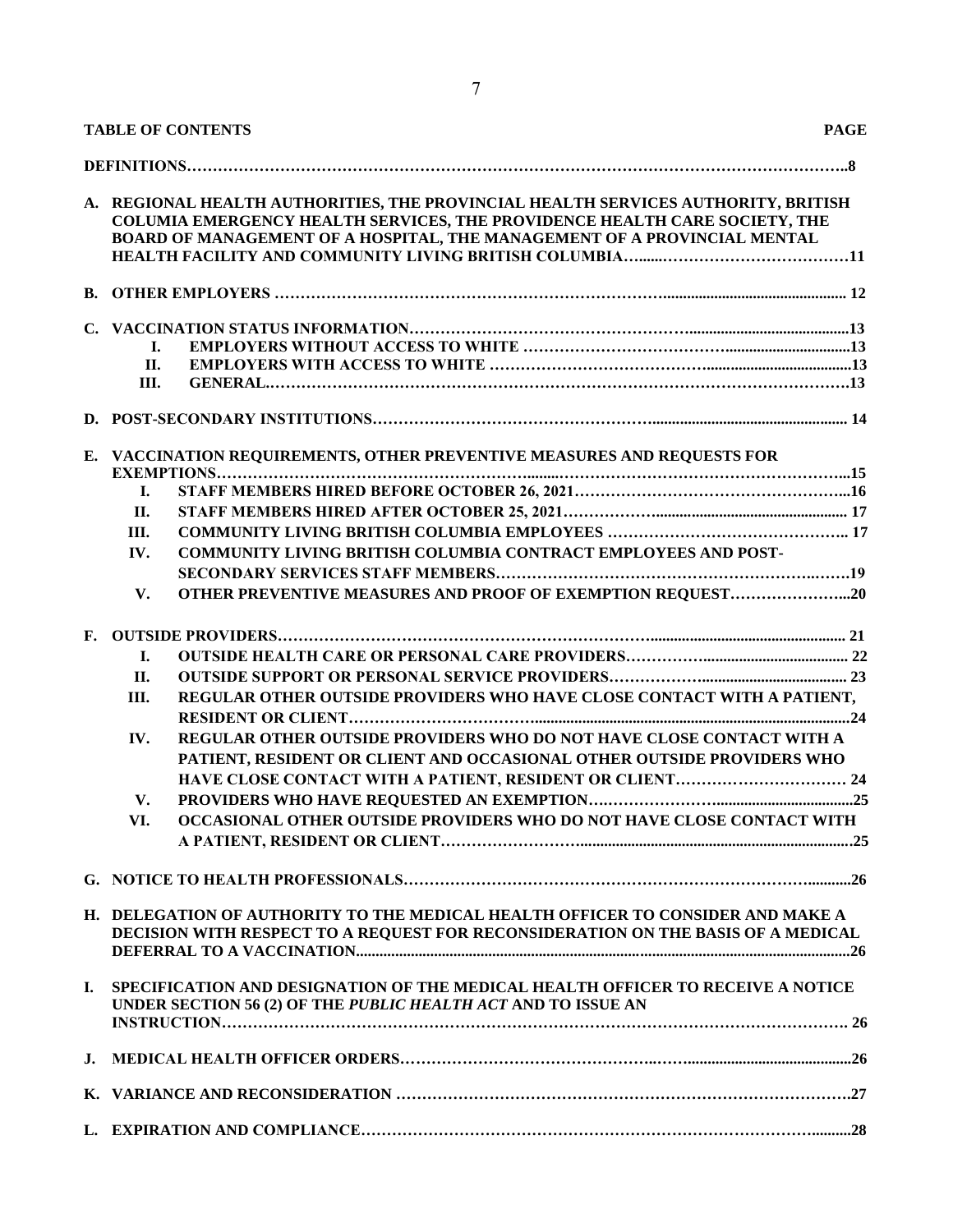### **ENCLOSURE Excerpts of the** *Public Health Act* **………………………………………..…………………………31**

### **DEFINITIONS:**

### **In this Order**

**"British Columbia Emergency Health Services"** means the corporation continued under the *Emergency Health Services Act*;

**"care"** means health care, personal care or community care;

#### **"care location"** means

- (a) a hospital,
- (b) hospital facilities,
- (c) a research facility or research centre associated with a hospital or other care location;
- (d) a Provincial mental health facility,
- (e) a BC Cancer Agency facility
- (f) a residential care facility licensed under the *Community Care and Assisted Living Act* to provide one of the following types of care prescribed or described in section 2 of the Residential Care Regulation:
	- (i) Child and Youth Residential;
	- (ii) Hospice;
	- (iii) Mental Health;
	- (iv) Substance Use;
	- (v) Community Living; or,
	- (vi) Acquired Injury,
- (g) an assisted living residence registered under the *Community Care and Assisted Living Act* in one of the following classes prescribed in section 3 of the Assisted Living Regulation:
- (h) Mental Health,
- (i) Persons with Disabilities, for adults receiving assisted living services due primarily to a disability; or
- (j) Supportive Recovery,
- (k) a home operated by or under contract with Community Living British Columbia but not including the home of a home share provider,
- (l) a public health office,
- (m)a clinic operated by a regional health authority, the Provincial Health Services Authority, British Columbia Emergency Health Services or Providence Health Care Society to provide health care,
- (n) an urgent and primary care centre,
- (o) a child development centre,
- (p) a community health centre,
- (q) an adult day care,
- (r) a laboratory facility,
- (s) a diagnostic facility,
- (t) a vehicle from which health care is provided*,*
- (u) a private residence in which a patient or client resides,
- (v) a school,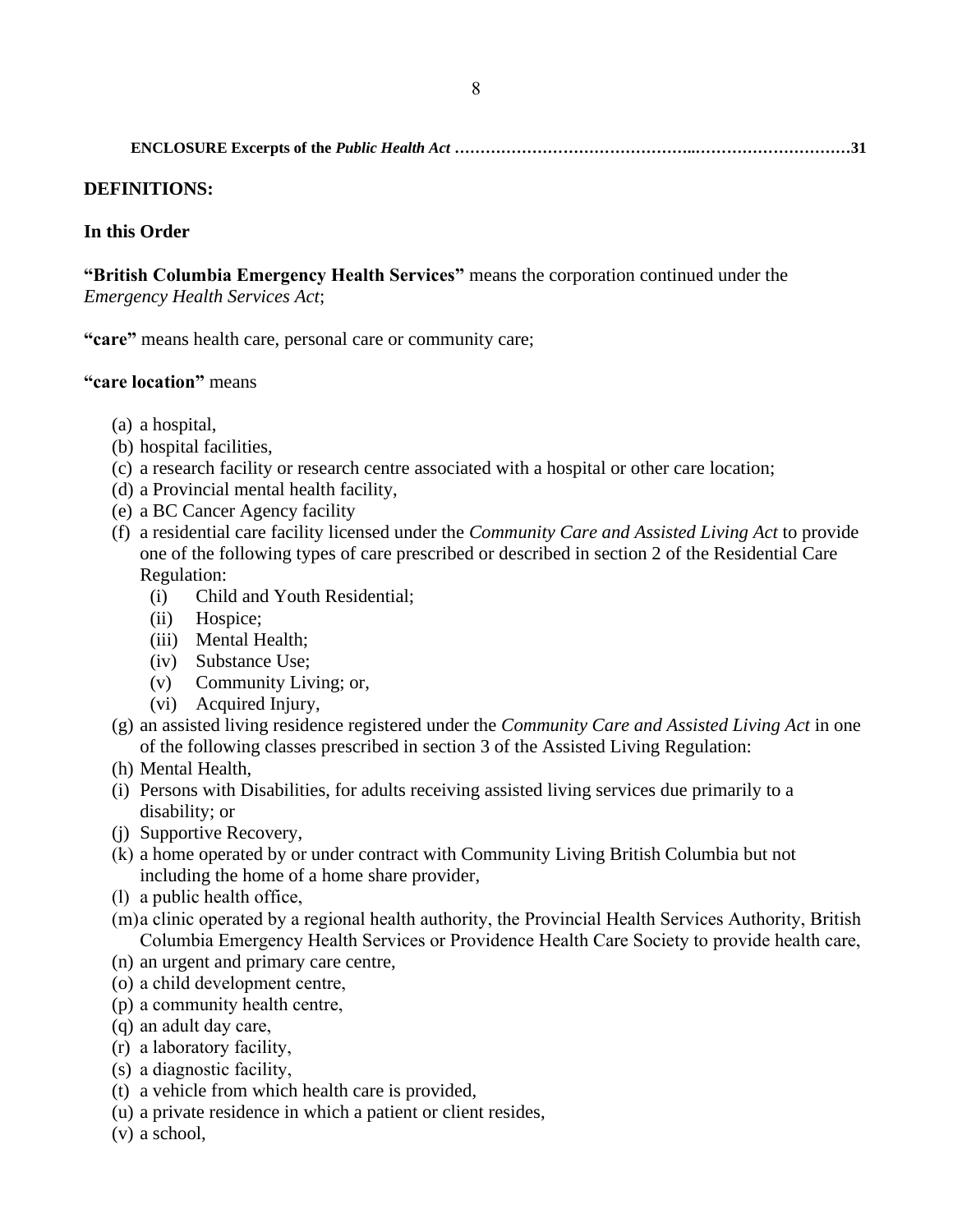- (w) a post-secondary student health services facility,
- (x) a supervised consumption site,
- (y) an overdose prevention site,
- (z) a correctional facility,
- (aa) another other place where care is provided.

but does not include a place excluded from the application of this Order by posting on the PHO's website;

**"community care"** includes home nursing, nursing support for school students, health services for postsecondary students, home support, mental health, drug and alcohol care, continuing care, crisis support, life skills coaching, social skills coaching, counselling, day care for adults, health care provided in an office or clinic, care provided by a child development centre, support provided to a client of Community Living British Columbia, supervised consumption, overdose prevention and public health;

**"Community Living British Columbia"** means the authority established under the *Community Living Authority Act*;

**"exemption"** means a variance issued to a person under the *Public Health Act* on the basis of a medical deferral to a vaccination, which permits a person to work, despite not being vaccinated;

**"health care"** means anything that is done for a therapeutic, preventive, palliative, rehabilitative, diagnostic, cosmetic or other purpose related to health;

*"***health professional"** has the same meaning as in the *Public Health Act*;

**"home share provider"** means an individual who provides accommodation and care to a client of Community Living British Columbia in the individual's private residence;

**"hospital"** means an institution designated by the minister under the *Hospital Act* to provide acute care, extended care, convalescent care or rehabilitation care, but does not include a stand- alone extended care hospital;

**"in a care location"** includes any place where a patient, resident or client of a care location is being provided with care or services by a staff member or student;

**"medical mask"** means a medical grade face mask that meets the ASTM International and ISO (or equivalent) performance requirements for bacterial filtration efficiency, particulate filtration efficiency, fluid resistance, pressure differential, flame spread, skin sensitivity and cytotoxic testing;

**"operator"** means the person responsible for managing a care location;

**"peer worker"** means a person with lived experience who provides support or guidance to a patient, resident or client receiving care or services in a care location, whether or not the person is paid to do so, or receives an honorarium or other benefit;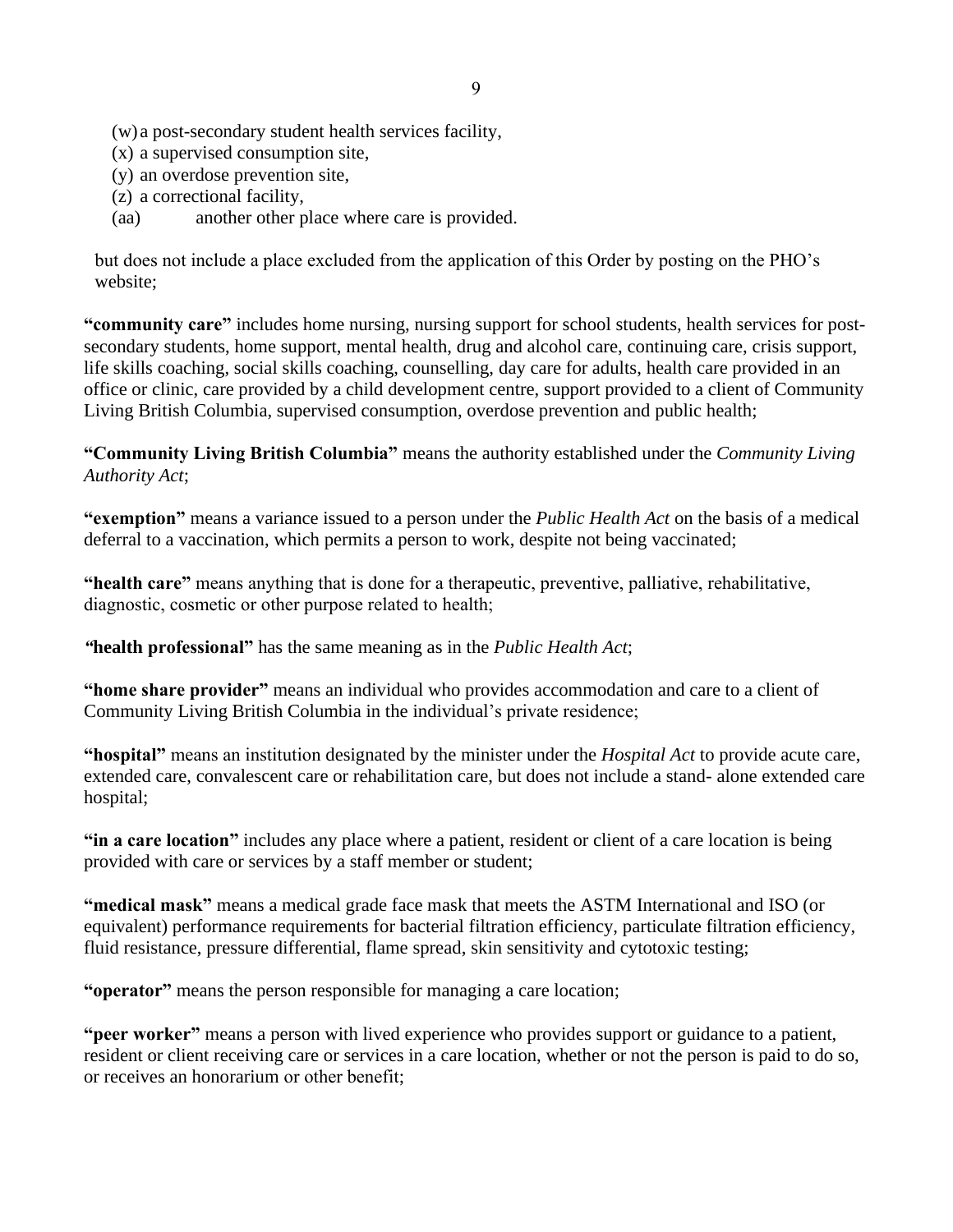**"personal care"** means assistance with the activities of daily living, including eating, moving about, dressing and grooming, bathing and other forms of persons hygiene, and assistance with managing medication;

**"photo identification"** means one of the following:

- (a) a photo BC Services Card within the meaning of the Identification Card regulation;
- (b) a temporary or permanent driver's licence, issued by a government of a province of Canada;
- (c) a certificate of Indian Status;
- (d) a Métis Nation British Columbia citizenship and identification card;
- (e) a passport attesting to citizenship or other national status, issued by a government of any jurisdiction and including a photograph of the holder;
- (f) a military identification card that is issued by a government of any jurisdiction, which includes a photograph of the holder and is satisfactory to an employer;
- (g) another form of identification that is issued by a government of any jurisdiction, which includes a photograph of the holder and is satisfactory to an employer;

"**post-secondary student health services facility"** means a place on the campus of a post-secondary institution where health professionals provide primary health care to post-secondary students;

**"primary health care"** means initial diagnosis, treatment or referral;

**"proof of an exemption request"** means a response from the Office of the Provincial Health Officer or the medical health officer that a request for reconsideration for the purpose of seeking a medical exemption complies with the requirements of this Order;

# **"proof of vaccination"** means

- (a) in the case of a person who is more than 18 years of age, photo identification and a vaccine card;
- (b) in the case of a person who is 18 years of age or younger, a vaccine card;

but does not include the requirement to provide photo identification in the case of a staff member;

**"Provincial mental health facility"** means a place designated as a Provincial mental health facility by the minister under section 3 (1) of the *Mental Health Act* and appearing in Schedule A to Ministerial Order M 393/2016, at [https://www.health.gov.bc.ca/library/publications/year/2016/facilities](https://www.health.gov.bc.ca/library/publications/year/2016/facilities-designatedmental-health-act.pdf)[designatedmental-health-act.pdf,](https://www.health.gov.bc.ca/library/publications/year/2016/facilities-designatedmental-health-act.pdf) unless otherwise stated;

**"Provincial Health Services Authority"** means the society of that name incorporated under the *Societies Act;*

"**Providence Health Care Society"** means the society of that name incorporated under the *Societies Act*:

**"regional health authority"** means a board designated under the *Health Authorities Act;*

**"residential care facility"** means a long term care facility, a private hospital, a stand-alone extended care hospital, or an assisted living residence for seniors;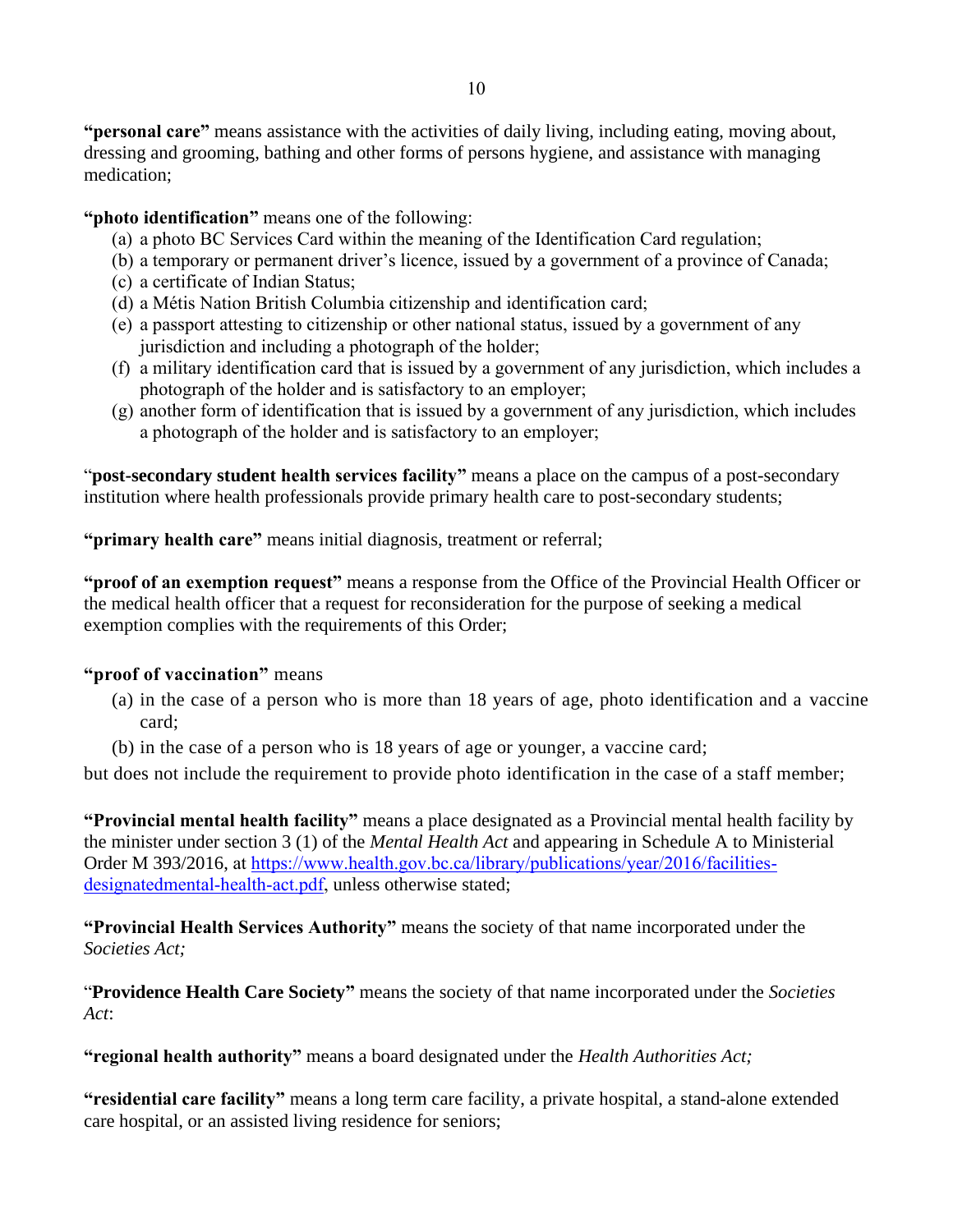**"school"** means a place in which any of the following operates:

- (a) a school as defined in the *School Act*;
- (b) a francophone school as defined in the *School Act*;
- (c) a Provincial school as defined in the *School Act*;
- (d) an independent school as defined in the Independent *School Act*;
- (e) but does not include a First Nation school certified as an independent school under the *Independent School Act*;

### **"services" means**

- (a) dietary, kitchen, housekeeping, inside maintenance services or inside construction work,
- (b) administrative or managerial services,

but does not include urgent or emergency inside maintenance services or construction work.

**"unvaccinated"** means that a person does not meet the definition of "vaccinated";

**"vaccinated"** means to have received, at least 7 days previously, all doses of a vaccine or a combination of vaccines as recommended by

- (a) the provincial health officer, with respect to vaccines approved for use in Canada by the department of the federal government responsible for regulating drugs, or
- (b) the World Health Organization, with respect to vaccines approved by the World Health Organization but not approved for use in Canada;

**"vaccine"** means a vaccine intended for use in humans against SARS-CoV-2;

**"vaccine card"** means proof in one of the following forms that the holder is vaccinated:

- (a) electronic proof or a printed copy of an electronic proof,
	- (i) issued by the government in the form of a QR code, accessible through the Health Gateway online platform, and
	- (ii) showing the name of the holder;
- (b) proof in writing, issued by the government for the purpose of showing proof of vaccination in accordance with orders of the provincial health officer made under the Public Health Act;
- (c) proof, whether electronic or in writing, issued
	- (i) by the government of Canada or of a province of Canada, and
	- (ii) for the purpose of showing proof of vaccination in accordance with an order made in the exercise of a statutory power with respect to the protection of public health or the facilitation of international travel.

# **A. REGIONAL HEALTH AUTHORITIES, THE PROVINCIAL HEALTH SERVICES AUTHORITY, BRITISH COLUMIA EMERGENCY HEALTH SERVICES, THE PROVIDENCE HEALTH CARE SOCIETY, THE BOARD OF MANAGEMENT OF A HOSPITAL, THE MANAGEMENT OF A PROVINCIAL MENTAL HEALTH FACILITY AND COMMUNITY LIVING BRITISH COLUMBIA**

### **In this Part**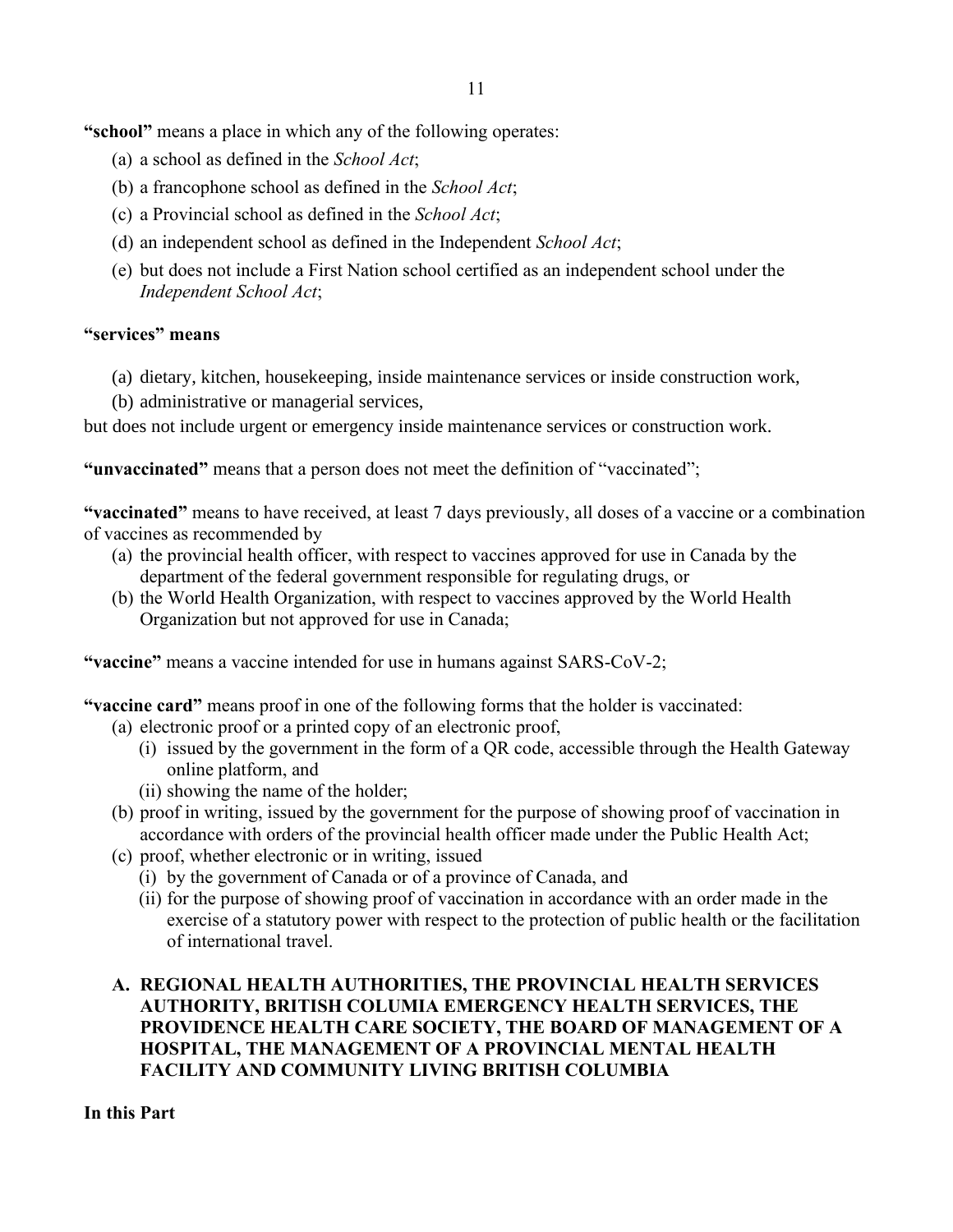### **employer"** means

- (a) a regional health authority,
- (b) the Provincial Health Services Authority,
- (c) British Columbia Emergency Health Services,
- (d) the Providence Health Care Society,
- (e) the board of management of a hospital,
- (f) the management of a Provincial mental health facility,
- (g) Community Living British Columbia, or
- (h) the operator of a care location with respect to a fellow or trainee, who is in a care location for training, research or associated administrative purposes.

### **"staff member"** means

- (a) an individual employed by a regional health authority, the Provincial Health Services Authority, British Columbia Emergency Health Services, the Providence Health Care Society or Community Living British Columbia,
- (b) an individual who provides care, services or health related research in a care location under contract with a regional health authority, the Provincial Health Services Authority, British Columbia Emergency Health Services, the Providence Health Care Society or Community Living British Columbia,
- (c) an individual employed by or under contract with the board of management of a hospital, or the management of a Provincial mental health facility, to provide care, services or health related research in a hospital or a Provincial mental health facility, or
- (d) a health professional with facility privileges,
- (e) a fellow or trainee, who is in a care location for training, research or associated administrative purposes.

but does not include a home share provider or a peer worker.

### **B. OTHER EMPLOYERS**

#### **In this Part**

#### **"employer"** means

- (a) a person under contract with or funded by a regional health authority, the Provincial Health S services Society, British Columbia Emergency Health Services, the Providence Health Care Society, Community Living British Columbia, the Ministry of Health or the Ministry of Mental Health and Addictions to employ, contract with or fund a person to provide care, services or health related research in a care location,
- (b) a person under contract with or funded by a person described in (a) to employ or contract with a person to provide care, services or health related research in a care location, or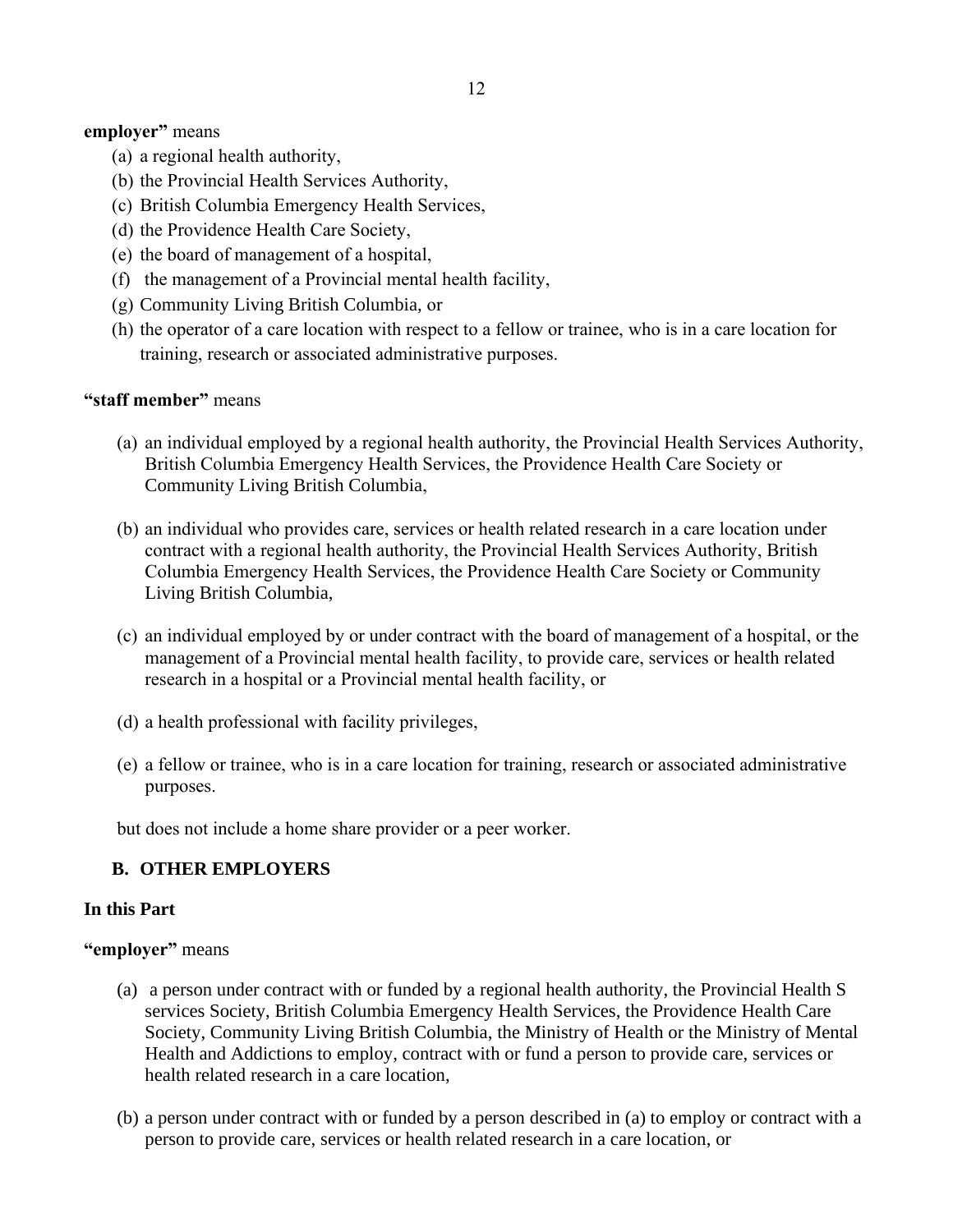(c) a person who provides a staff member to provide care or services to a client funded under the Choice in Supports for Independent Living program, but does not include the individual client or client support group funded under the Choice in Supports for Independent Living program;

### **"staff member"** means

- (a) an individual employed by, under contract with or funded by an employer to provide care, services or health related research in a care location,
- (b) an individual providing care or services to a client under the Choice in Supports for Independent Living program,

but does not include a home share provider or a peer worker.

# **C. VACCINATION STATUS INFORMATION**

# **THIS PART APPLIES TO EMPLOYERS AND STAFF MEMBERS IN PARTS A AND B**

### **In this Part**

**"WHITE"** means the Workplace Health Indicator Tracking and Evaluation Data Base.

# **I. EMPLOYERS WITHOUT ACCESS TO WHITE**

- 1. An employer must request proof of vaccination, or an exemption, from each staff member, and must keep a record of the staff member's vaccination status.
- 2. A staff member must provide their employer or an operator with proof of vaccination, or an exemption, on request from their employer or an operator.

# **II. EMPLOYERS WITH ACCESS TO WHITE**

- 1. An employer must confirm a staff member's vaccination status from WHITE,
- 2. If an employer does not find information about a staff member's vaccination status in WHITE, the employer must request the staff member to provide proof of vaccination, or an exemption and keep a record of the staff member's vaccination status.

# **III. GENERAL**

- 1. A staff member must provide their employer with proof of vaccination, or an exemption, on request from their employer.
- 2. A staff member must provide an operator with proof of vaccination, or an exemption, on request from an operator, and an operator may keep a record of the staff member's vaccination status.
- 3. An employer must disclose information about the vaccination status of their staff members on both an aggregate and individual level to me or the medical health officer, on request, for the purpose of preventing, or responding to, exposures to, or clusters or outbreaks of, COVID-19 in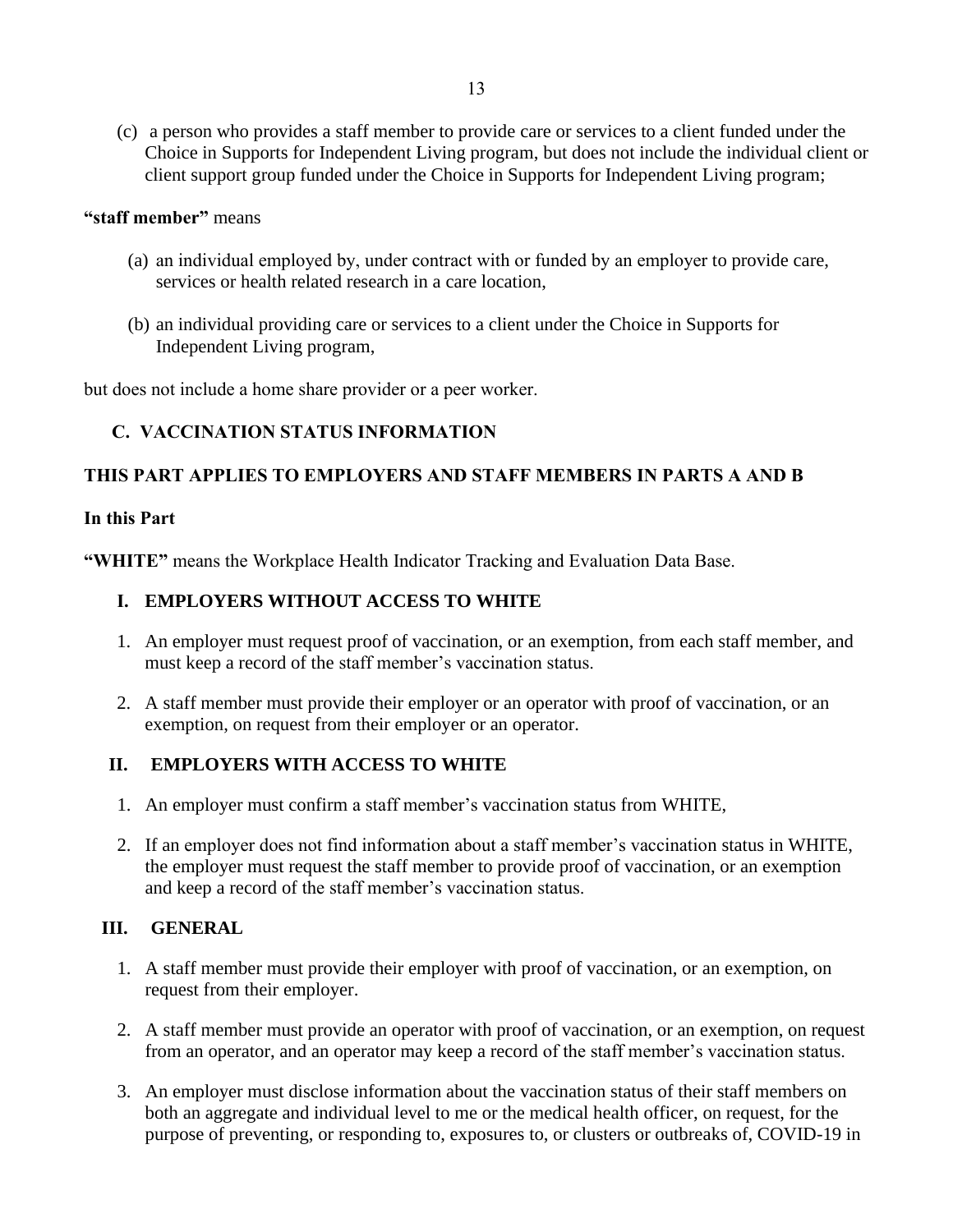a care location.

# **D. POST-SECONDARY INSTITUTIONS**

### **In this Part**

**"employer**" means a post-secondary institution;

**"HSPnet database"** means the Health Sciences Placement Network which provides a web-based system for managing practice education in the health sciences." (https://hspcanada.net/about-hspnet/);

**"post-secondary institution"** includes an entity that provides any of the following programs:

- (a) an educational or training program provided under
	- (i) the *College and Institute Act*,
	- (ii) the *Royal Roads University Act*,
	- (iii) the *Thompson Rivers University Act*,
	- (iv) the *University Act*,
	- (v) the *Private Training Act*, or
	- (vi) the *Chartered Professional Accountants Act*,
- (b) a program provided in accordance with a consent given under the *Degree Authorization Act*;
- (c) a theological education or training program provided under an Act;
- (d) an institution in another jurisdiction which provides post-secondary education or training;

### **"staff member"** means

- (a) an employee, faculty member, contractor, technical specialist, or volunteer of, or a researcher at a post-secondary institution who is in a care location for training, certification, equipment assembly, research or associated administrative purposes;
- (b) an individual who provides care to a student, and an individual. who provides administrative or managerial support services, in a post-secondary student health services facility;

**"student"** means an individual admitted to an academic program at a post-secondary institution who is in a care location for training, research or associated administrative purposes.

- 1. An employer must request proof of vaccination, or an exemption, from each staff member, and must keep a record of the staff member's vaccination status.
- 2. A staff member must provide their employer with proof of vaccination, or an exemption, on request from their employer.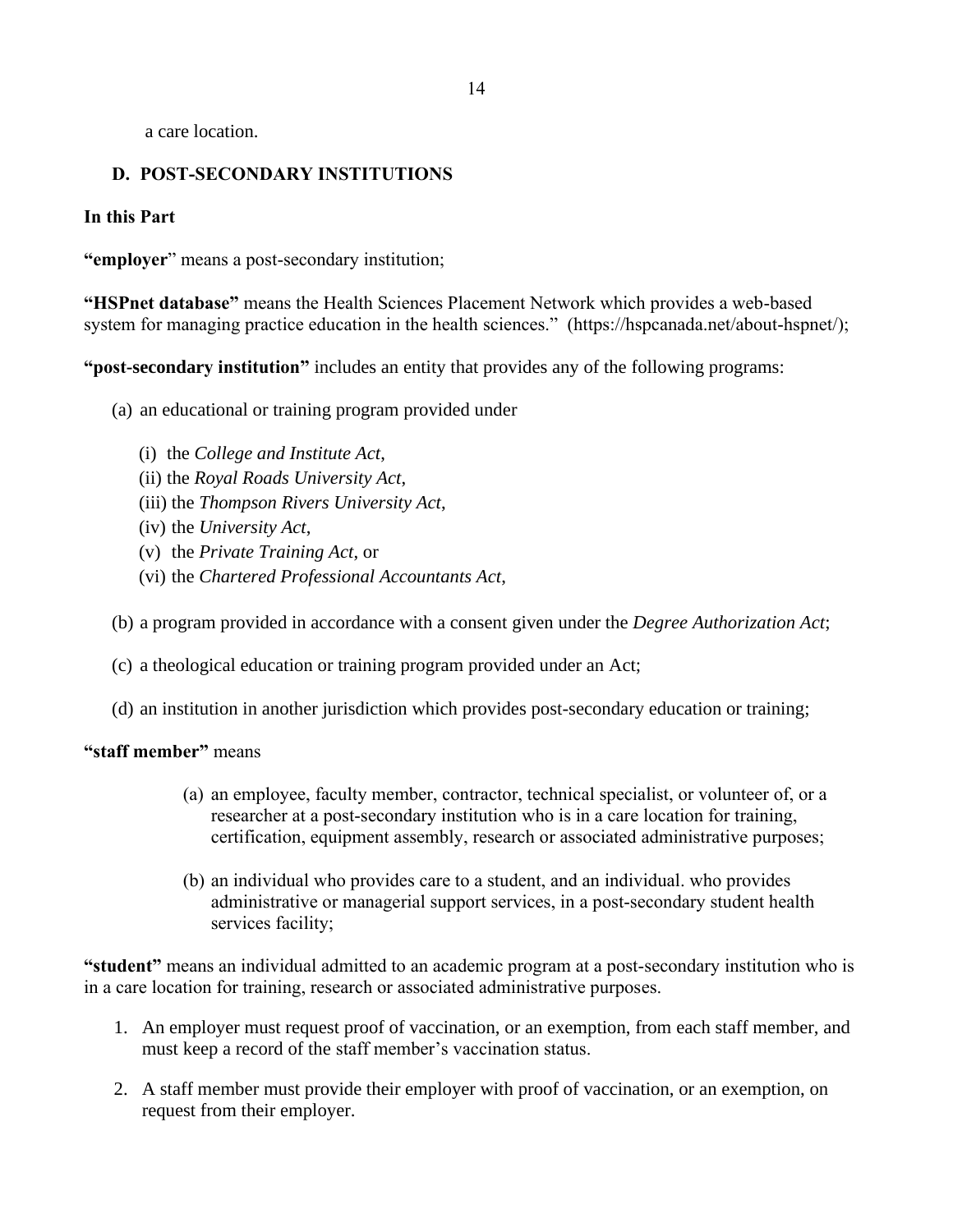- 3. An employer must disclose information about the vaccination status of their staff members on both an aggregate and individual level to me or the medical health officer, on request, for the purpose of preventing, or responding to, exposures to, or clusters or outbreaks of, COVID-19 in a care location.
- 4. A post-secondary institution must request proof of vaccination, or an exemption, from each student, and must keep a record of the student's vaccination status, and for this purpose may collect information from the HSPnet database, and may enter this information into the HSPnet database.
- 5. A student must provide the post-secondary institution at which they are enrolled with proof of vaccination, or an exemption, on request from the post-secondary institution.
- 6. A staff member, or a student, must provide an operator with proof of vaccination, or an exemption, on request from an operator, and an operator may keep a record of the staff member's or student's vaccination status.

# **E. VACCINATION REQUIREMENTS, OTHER PREVENTIVE MEASURES AND REQUESTS FOR EXEMPTIONS**

**This Part applies to employers and staff members to whom Parts A, B and D apply, and to postsecondary institutions and students as if they were employers and staff members respectively, but Divisions I and II do not apply to Community Living British Columbia employees or staff members, or to a person who provides care to a student, or who provides administrative or managerial support services, in a post-secondary student health services facility;**

# **In this Part**

**"enrolled"** means to be admitted to an academic program at a post-secondary institution;

**"hired"** means to be retained as an employee or under contract, to be granted facility privileges, or to be enrolled;

### **"not permit … to work"** means

- (a) if the employer operates the care location, not to permit a staff member to work in the care location;
- (b) if the employer does not operate the care location, not to deploy a staff member to work in the care location or a residential care facility;

# **"work"** means

- (a) with respect to a Part A staff member, one of the following:
	- (i) to work for a regional health authority, the Provincial Health Services Society, British Columbia Emergency Health Services or the Providence Health Care Society, a Provincial mental health facility, or Community Living British Columbia,
	- (ii) to provide care, services or health related research in a care location,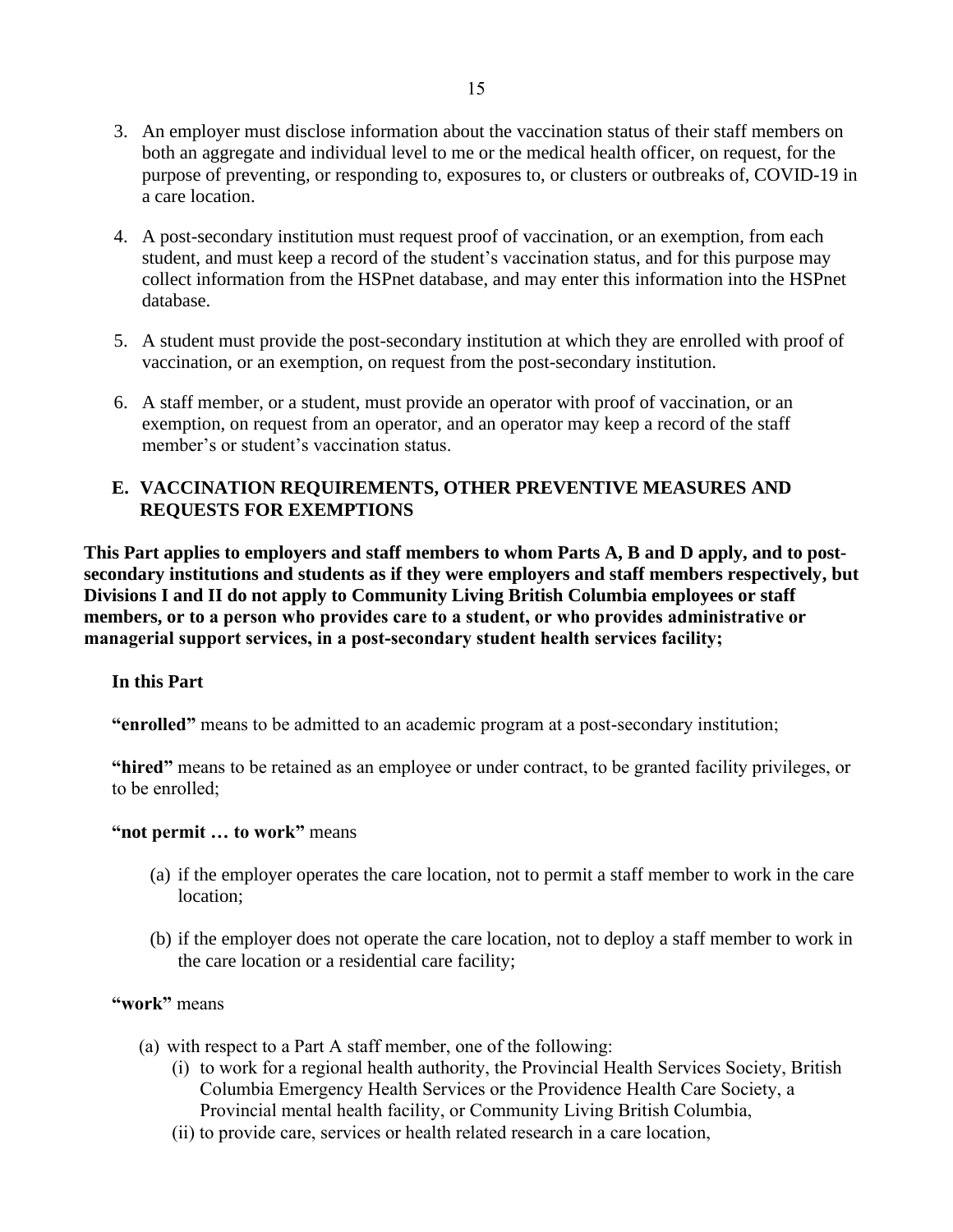- (iii) to exercise facility privileges, or
- (iv) to be in a care location for training, research or associated administrative purposes.
- (b) with respect to a Part B staff member,
	- (i) to provide care, services or health related research in a care location, or
	- (ii) to provide care or services to a client of the Choice in Supports for Independent Living program;
- (c) with respect to a Part D staff member or student,
	- (i) to be in a care location or residential care facility for training, certification, equipment assembly, research, or associated administrative purpose,
	- (ii) to be in a post-secondary student health services facility for the purpose of providing care or administrative or managerial support services.

### **I. STAFF MEMBERS HIRED BEFORE OCTOBER 26, 2021**

- 1. Subject to section 2 and 3 as of October 26, 2021, a staff member who was hired before October 26, 2021 must be vaccinated or have an exemption to work.
- 2. Despite section 1, an unvaccinated staff member
	- (a) who received a second dose of vaccine before October 26, 2021, may continue to work after October 25, 2021, if the staff member complies with the preventive measures in Division V, until 7 days have passed after receiving the second dose of vaccine.
	- (b) who received one dose of vaccine before October 12, 2021, but did not receive a second dose of vaccine before October 26, 2021, may continue to work after October 25, 2021, if the staff member receives a second dose of vaccine before November 15, 2021, and complies with the preventive measures in Division V, until 7 days have passed after receiving the second dose of vaccine;
	- (c) who received one dose of vaccine between October 12, 2021, and October 25, 2021, may continue to work after October 25, 2021, if the staff member receives a second dose of vaccine between 28 to 35 days after receiving the first dose of vaccine, and complies with the preventive measures in Division V, until 7 days have passed after receiving the second dose of vaccine;
	- (d) who did not receive one dose of vaccine before October 26, but who received one dose of vaccine before November 15,
		- (i) may work 7 days after receiving the first dose of vaccine, if the staff member complies with the preventive measures in Division V, and
		- (ii) may continue to work, if the staff member receives a second dose of vaccine between 28 to 35 days after receiving the first dose of vaccine, and complies with the preventive measures in Division V, until 7 days have passed after receiving the second dose of vaccine.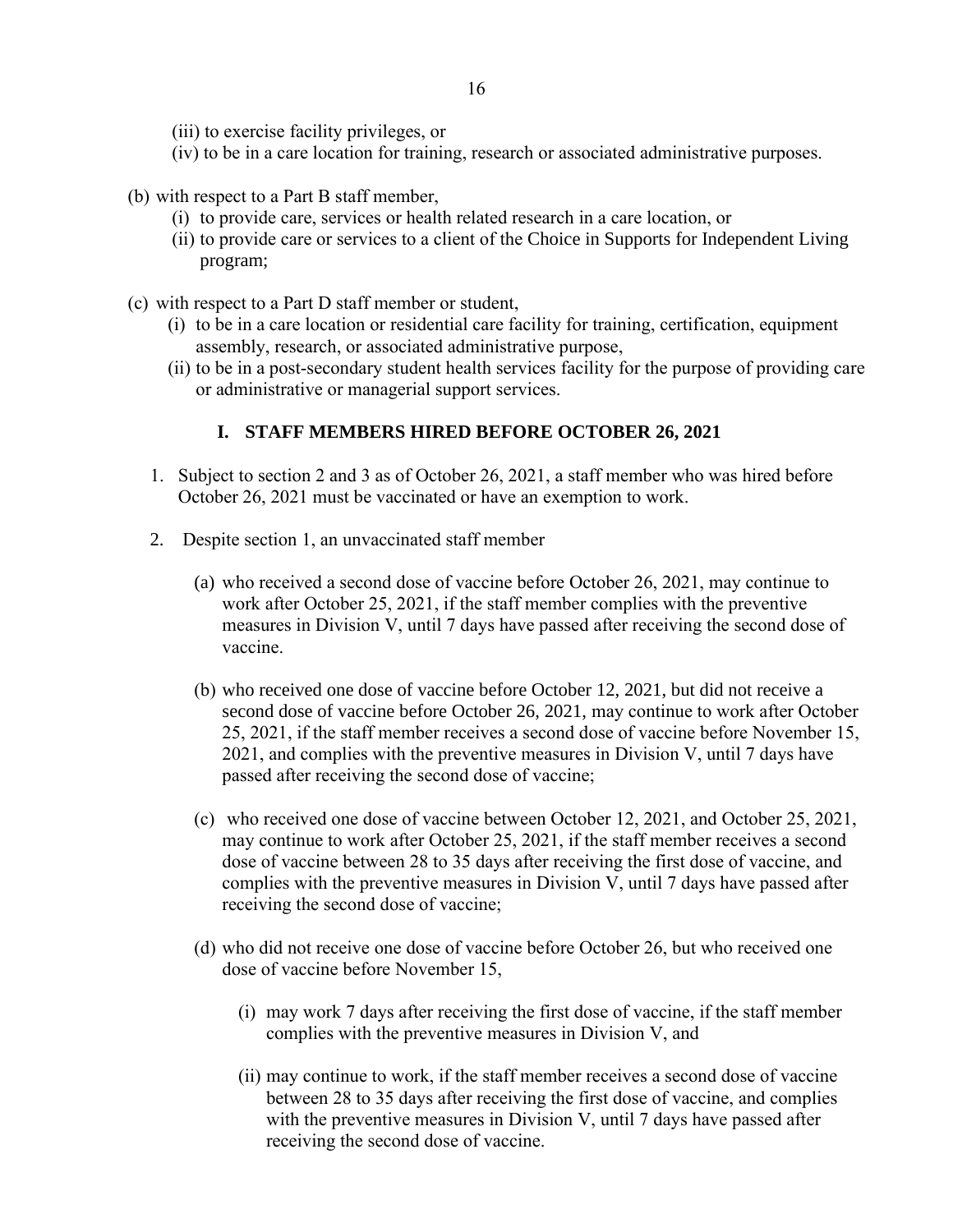- 3. An unvaccinated staff member to whom this Division applies who has an exemption must not work after October 25, 2021, unless the staff member is in compliance with the conditions of the exemption.
- 4. An employer must not permit an unvaccinated staff member to whom this Division applies to work after October 25, 2021, unless the staff member is in compliance with one of subsections 2 (a) to (d), or has an exemption and is in compliance with the terms of the exemption.

# **II. STAFF MEMBERS HIRED AFTER OCTOBER 25, 2021**

- 1. A staff member hired after October 25, 2021, must
	- (a) be vaccinated and provide proof of vaccination to the employer, or
	- (b) have an exemption and provide the exemption to the employer,

in order to work.

- 2. An unvaccinated staff member to whom this Division applies who has an exemption must not work, unless the staff member is in compliance with the conditions of the exemption.
- 3. An employer must not permit an unvaccinated staff member to whom this Division applies who does not have an exemption to work.
- 4. An employer must not permit an unvaccinated staff member to whom this Division applies who has an exemption to work, unless the staff member is in compliance with the conditions of the exemption.

# **III. COMMUNITY LIVING BRITISH COLUMBIA EMPLOYEES**

- 1. Subject to sections 2 to 8, an employee of Community Living British Columbia ("CLBC") must be vaccinated or have an exemption, and provide proof of vaccination or an exemption to CLBC in order to work.
- 2. Despite section 1, but subject to section 3, an unvaccinated employee who received a first dose of vaccine before November 15, 2021, and who complies with the preventive measures in Division V, may work.
- 3. Despite section 2, an employee to whom section 2 applies must not work after December 31, 2021, unless the employee
	- (a) received a second dose of vaccine before December 20, 2021,
	- (b) provides proof of vaccination to CLBC before December 20, 2021, and
	- (c) complies with the preventive measures in Division V until 7 days after receiving the second dose of vaccine.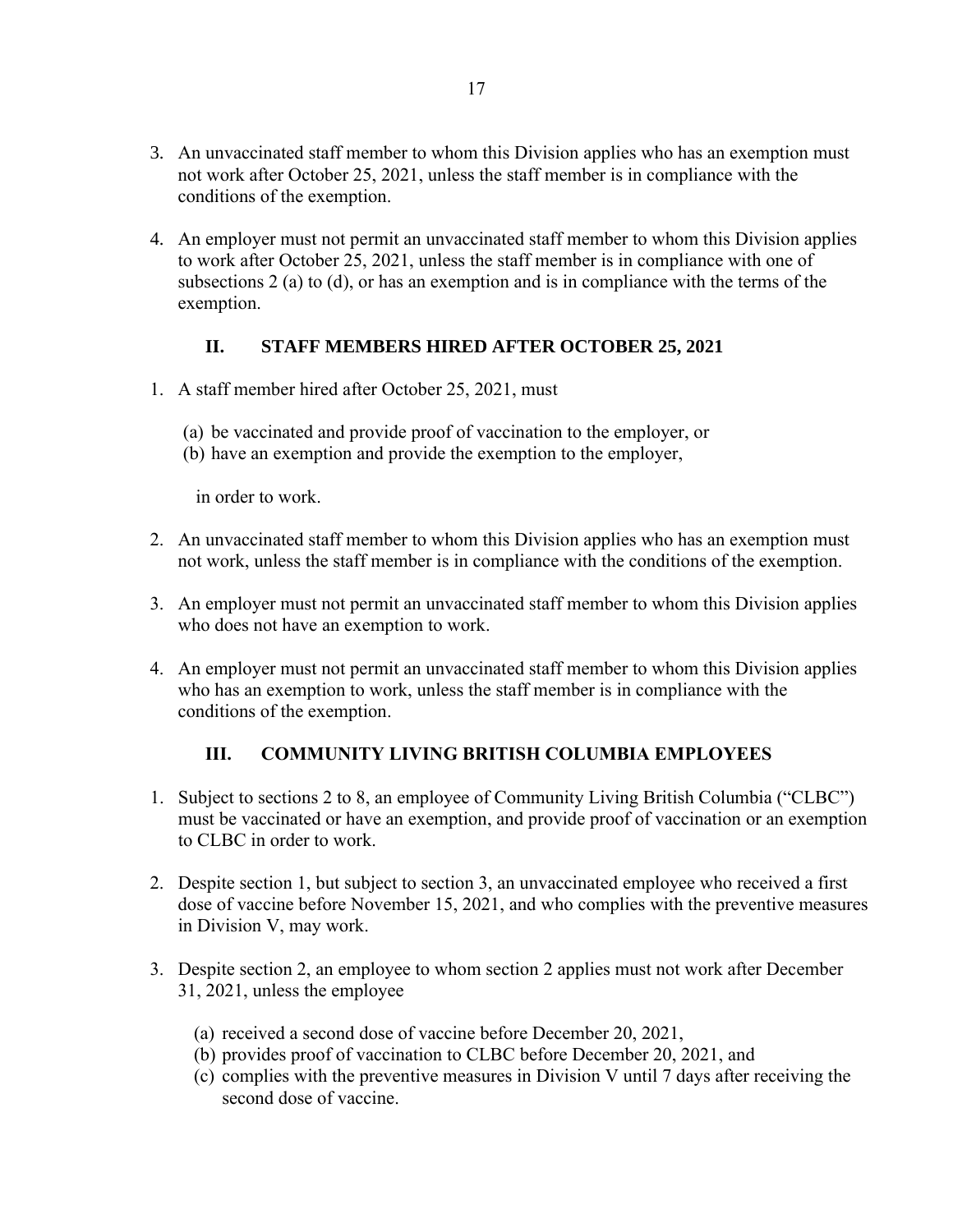- 4. Despite section 1, but subject to section 5 or section 6, an unvaccinated employee of CLBC hired after November 15, 2021, but before December 20, 2021, may work if the employee has received one dose of vaccine and complies with the preventive measures in Division V.
- 5. Despite section 4, an employee to whom section 4 applies, who received one dose of vaccine before November 15, 2021, must not work after December 31, 2021, unless the employee
	- (a) receives a second dose of vaccine before December 20, 2021
	- (b) provides proof of vaccination to CLBC before December 20, 2021, and
	- (c) complies with the preventive measures in Division V, until 7 days after receiving the second dose of vaccine,
- 6. Despite section 4, an employee of CLBC to whom section 4 applies, who received one dose of vaccine after November 15, 2021, must not continue to work more than 35 days after receiving the first dose of vaccine, unless the employee
	- (a) receives a second dose of vaccine between 28 to 35 days after receiving the first dose of vaccine,
	- (b) provides proof of vaccination to CLBC, and
	- (c) complies with the preventive measures in Division V until 7 days after receiving the second dose of vaccine.
- 7. An employee hired after December 20, 2021, must be vaccinated and provide CLBC with proof of vaccination in order to work.
- 8. Subject to section 9, an employee must not work unless the employee is in compliance with the applicable provisions of this Division.
- 9. Despite section 8, an employee with an exemption who has provided the exemption to CLBC may work if the employee complies with the conditions of the exemption.
- 10. An employee who is not in compliance with this Division must not work.
- 11. CLBC must not permit an employee who is not in compliance with this Division to work.

# **IV. COMMUNITY LIVING BRITISH COLUMBIA CONTRACT EMPLOYEES AND POST-SECONDARY STUDENT HEALTH SERVICES STAFF MEMBERS**

1. In this Division

### **"employer"** means

- (a) a person under contract with Community Living British Columbia ("CLBC"), or a person under contract with a contractor of CLBC, to provide staff to provide care, services or health related research in a care location, or
- (b) a post-secondary institution;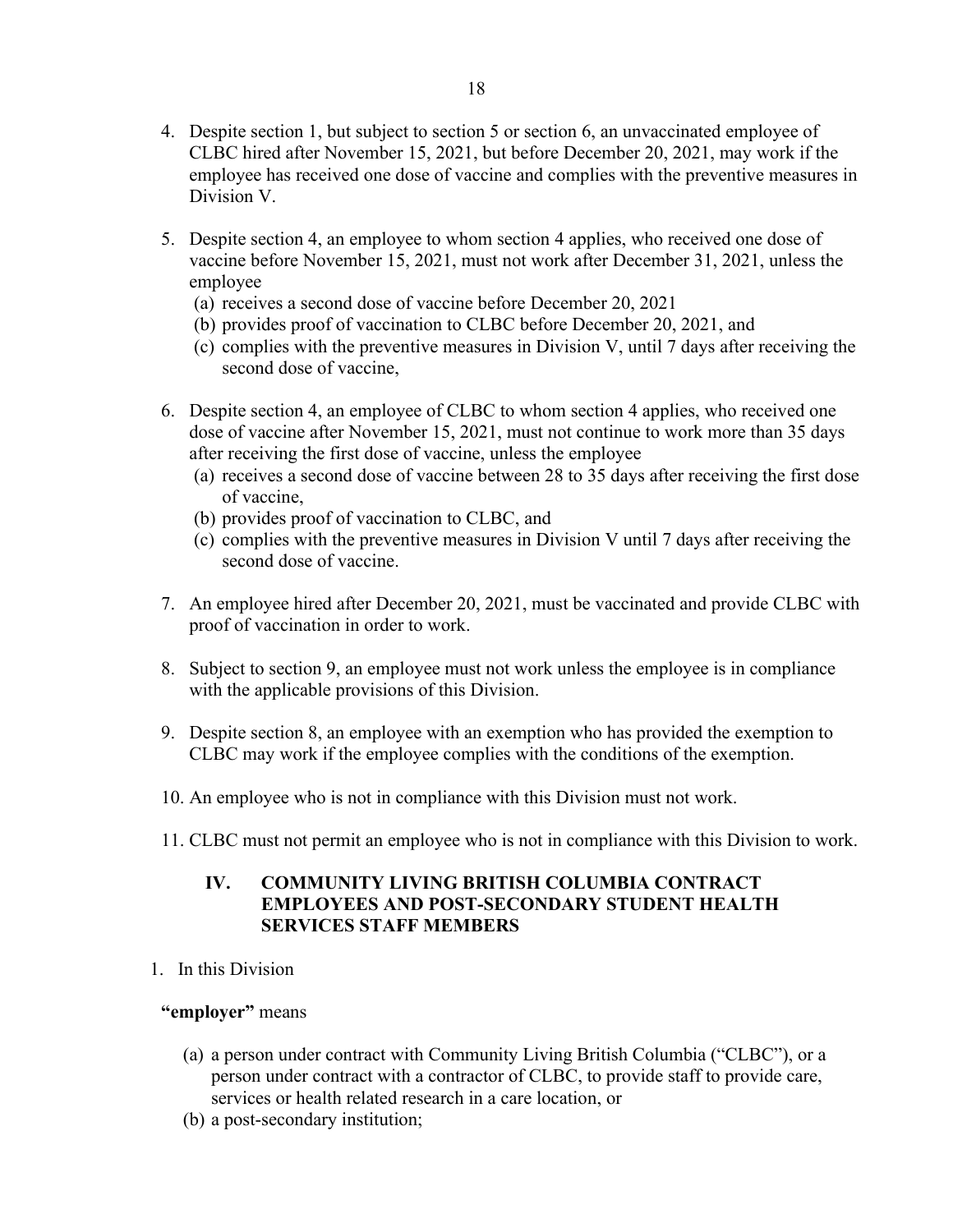### **"staff member"** means

- (a) an individual employed by, under contract with or funded by an employer to provide care, services or health related research in a care location,
- (b) an individual who provides care to a student or administrative or managerial support services in a post-secondary student health services facility.
- 2. A staff member hired before the date of this Order must report their vaccination status to the staff member's employer by December 3, 2021, in order to work after December 3, 2021.
- 3. Subject to section 4, a staff member hired before the date of this Order must be vaccinated or have an exemption, and have provided proof of vaccination or an exemption to the staff member's employer before December 10, 2021, in order to work after December 9, 2021.
- 4. Despite section 3, and subject to section 5, an unvaccinated staff member hired before the date of this Order may work after December 9, 2021, if the staff member received one dose of vaccine before December 10, 2021, and complies with the preventive measures in Part V.
- 5. Despite section 4, a staff member to whom section 4 applies, must not work after January 13, 2021, unless the staff member
	- (a) received a second dose of vaccine before January 14, 2021,
	- (b) provides proof of vaccination to the staff member's employer before January 14, 2001, and
	- (c) complies with the preventive measures in Division V until 7 days after receiving the second dose of vaccine.
- 6. Subject to section 7, an unvaccinated staff member hired between the date of this Order and December 10, 2021, must have received one dose of vaccine and comply with the preventive measures in Division V, in order to work.
- 7. Despite section 6, a staff member to whom section 6 applies must not continue to work more than 35 days after receiving the first dose of vaccine, unless the staff member (a) receives a second dose of vaccine between 28 to 35 days after receiving the first dose of vaccine,
	- (b) provides proof of vaccination to the staff member's employer, and
	- (c) complies with the preventive measures in Division V until 7 days after receiving the second dose of vaccine.
- 8. A staff member hired after December 10, 2021, must be vaccinated and provide the staff member's employer with proof of vaccination in order to work.
- 9. Subject to section 10, a staff member must not work unless the staff member is in compliance with the applicable provisions of this Division.
- 10. Despite section 9, a staff member with an exemption who has provided the exemption to the staff member's employer may work, if the staff member complies with the conditions of the exemption.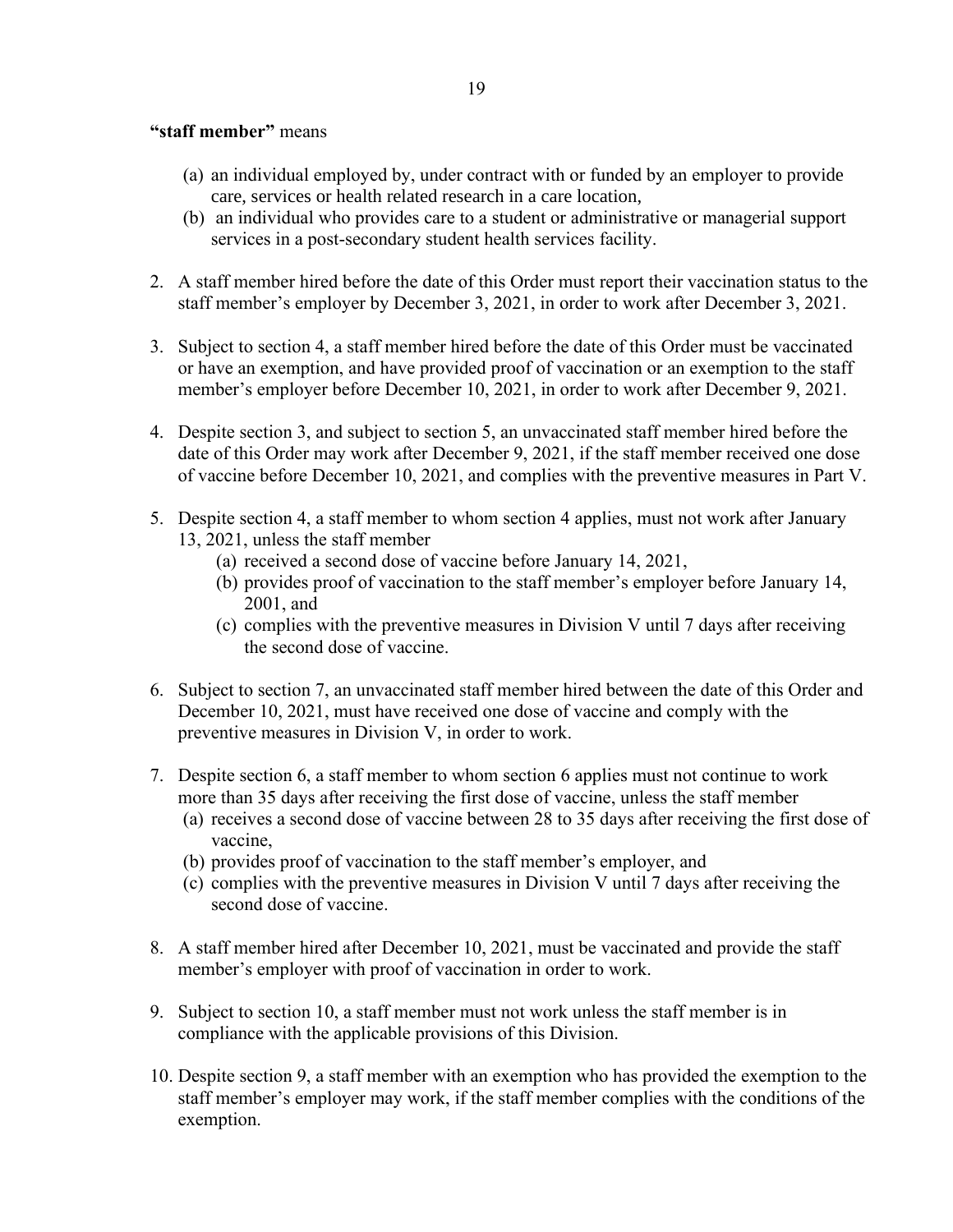- 11. A staff member who is not in compliance with this Division must not work.
- 12. An employer must not permit a staff member who is not in compliance with this Division to work.

# **V. OTHER PREVENTIVE MEASURES AND PROOF OF EXEMPTION REQUEST**

- 1. An unvaccinated staff member must wear a medical mask which covers the person's nose and mouth when at work, except when consuming food or a beverage.
- 2. An employer must require an unvaccinated staff member to wear a medical mask which covers the person's nose and mouth when at work.
- 3. Despite Divisions I to IV, an unvaccinated staff member who has provided proof of an exemption request may work until their request is responded to by me or the medical health officer, if the staff member complies with the preventive measures in section 1.
- 4. An operator or employer must not permit an unvaccinated staff member to whom section 3 applies to work, if the staff member is not in compliance with section 1.
- 5. Despite Divisions I to IV,
	- (a) a construction worker who is working in an inside area of a care location away from patients, residents, clients or non-construction staff may work in the care location without providing proof of vaccination, but must not go into other areas of the care location unless doing so is unavoidable, in which case the worker must comply with the requirements in (b),
	- (b) a construction worker who is working in an inside area of a care location where there are patients, residents, clients or non-construction staff may work in the care location without providing proof of vaccination, if the construction worker
		- (i) wears a medical mask which covers the person's nose and mouth when at work, except when consuming food or a beverage, and
		- (ii) maintains a distance of two metres from patients, residents, clients or nonconstruction staff,
	- (c) a vendor, supplier or technical specialist may be present in a care location without providing proof of vaccination, if the vendor, supplier or technical specialist
		- (i) wears a medical mask which covers the person's nose and mouth when at work, except when consuming food or a beverage, and
		- (ii) maintains a distance of two metres from patients, residents, clients or nonconstruction staff.
- 6. An operator or employer must not permit an unvaccinated staff member to whom section 5 (b) or (c) applies to work in or be in a care location, if the staff member is not in compliance with section 5.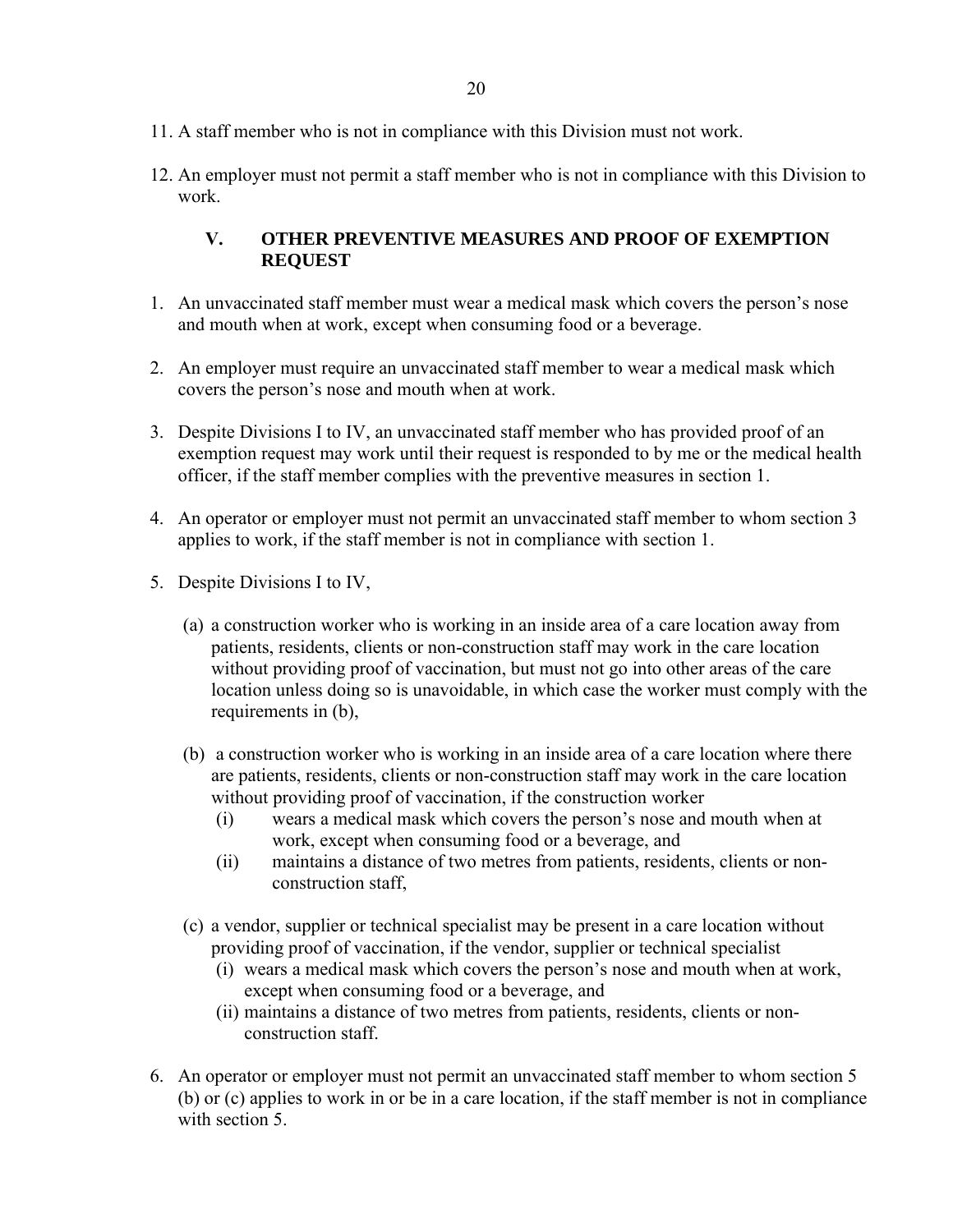# **F. OUTSIDE PROVIDERS**

### **This Part does not apply to a staff member or to a student described in Part A, B or D and to whom Parts C and E apply.**

# **In this Part**

**"care location"** means

- (a) a hospital,
- (b) hospital facilities,
- (c) a Provincial mental health facility;
- (d) a residential facility licensed under the *Community Care and Assisted Living Act* to provide one of the following types of care prescribed or described in section 2 of the Residential Care Regulation:
	- (i) Child and Youth Residential;
	- (ii) Hospice;
	- (iii) Mental Health;
	- (iv) Substance Use;
	- (v) Community Living; or,
	- (vi) Acquired Injury,
- (e) an assisted living residence registered under the *Community Care and Assisted Living Act* in one of the following classes prescribed in section 3 of the Assisted Living Regulation:
	- (i) Mental Health,
	- (ii) Persons with Disabilities, for adults receiving assisted living services due primarily to a disability; or
	- (iii) Supportive Recovery,
- (f) a home operated by or under contract with Community Living British Columbia, but not including the home of a home share provider,
- (g) a public health office,
- (h) a clinic operated by a regional health authority, the Provincial Health Services Authority, British Columbia Emergency Health Services or Providence Health Care Society to provide health care,
- (i) an urgent and primary care centre,
- (j) a child development centre,
- (k) a community health centre,
- (l) an adult day care;
- (m) a school;
- (n) a post-secondary student health services facility

**"close contact"** means within two metres of another person for more than 15 minutes cumulatively in a day;

**"occasional"** means not being present on an ongoing basis in either one or different care locations;

**"other outside provider"** means a person other than a staff member, visitor, outside health care or personal care provider, outside support or personal service provider, who is in a care location, and includes an entertainer, animal therapy provider, or maintenance person;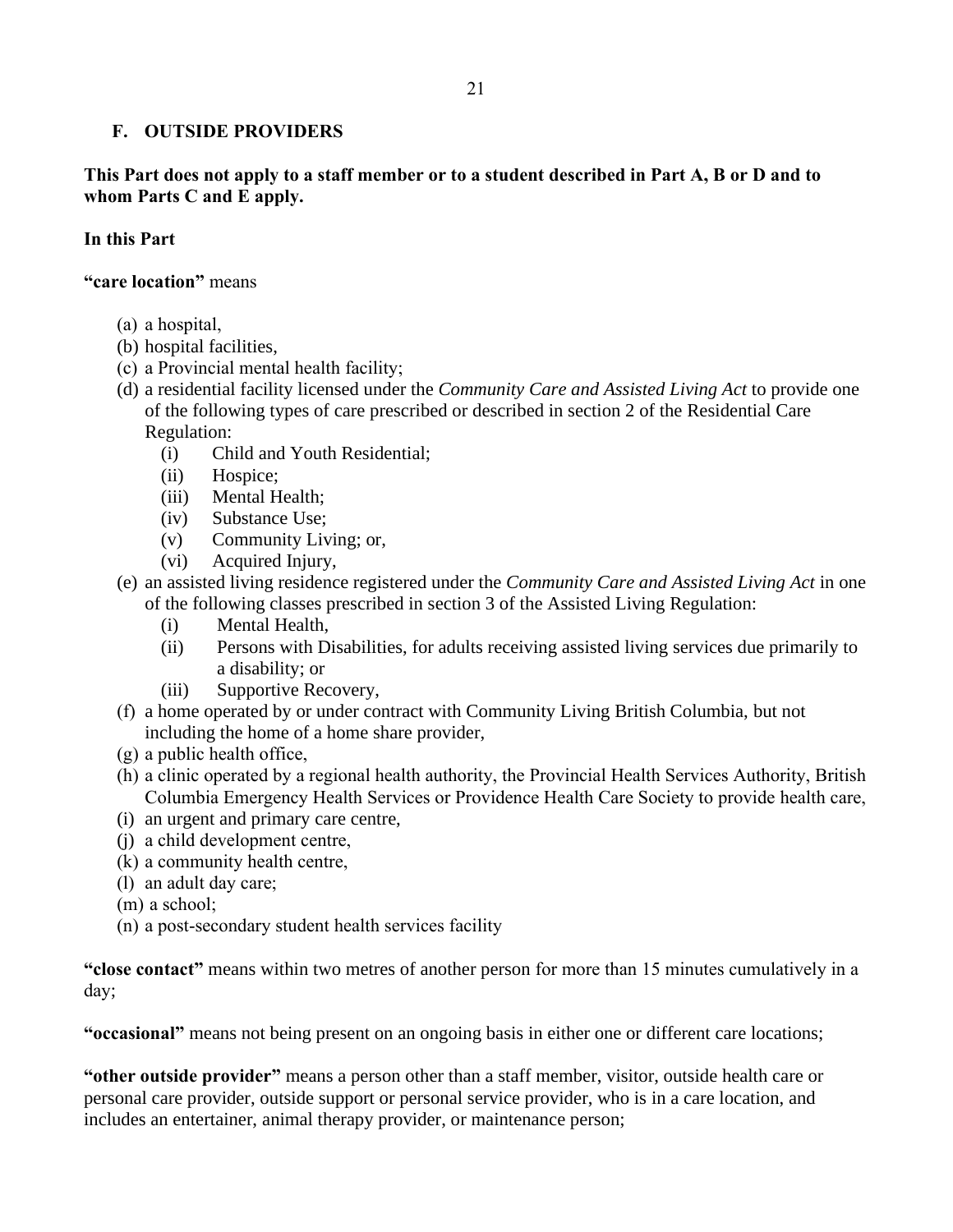**"outside health care or personal care provider"** means a health professional who is not a staff member, or any other person who is not a staff member who provides health care, or a person who provides personal care in a care location, but does not include a visitor;

**"outside support or personal service provider"** means a volunteer, hired companion, barber, hairdresser, nail esthetician or any other person who is not a staff member who provides support or a personal service in a care location, but does not include a visitor;

**"regular"** means being present at least once a month on an ongoing basis, in either one or different care locations.

# **I. OUTSIDE HEALTH CARE OR PERSONAL CARE PROVIDERS**

# **In this division**

**"provider"** means an outside health care or personal care provider; and

**"care"** means health care or personal care.

- 1. An operator must request proof of vaccination, an exemption, or proof of an exemption request, from a provider who seeks access to a care location to provide care.
- 2. A provider must be vaccinated and provide proof of vaccination to the operator, have an exemption and provide the exemption to the operator, or have proof of an exemption request and provide the proof to the operator.
- 3. Despite section 2,
	- (a) an unvaccinated provider who received one dose of vaccine before October 26, 2021,
		- (i) may provide care in a care location after October 25, 2021, if the provider,
			- A. wears a medical mask which covers their nose and mouth,
			- B. is not in close contact with a person to whom they are providing care, unless it is necessary in order to provide care to the person, and
		- (ii) may continue to provide care in a care location, if the provider receives a second dose of vaccine between 28 to 35 days after receiving the first dose of vaccine, and complies with the preventive measure in section 3 (a) (i), until 7 days have passed after receiving the second dose of vaccine.
	- (b) an unvaccinated provider who did not receive one dose of vaccine before October 26, but who received one dose of vaccine after October 26,
		- (i) may, 7 days after receiving the dose of vaccine, provide care in a care location after October 25, 2021, if the provider complies with the preventive measures in section 3 (a) (i), and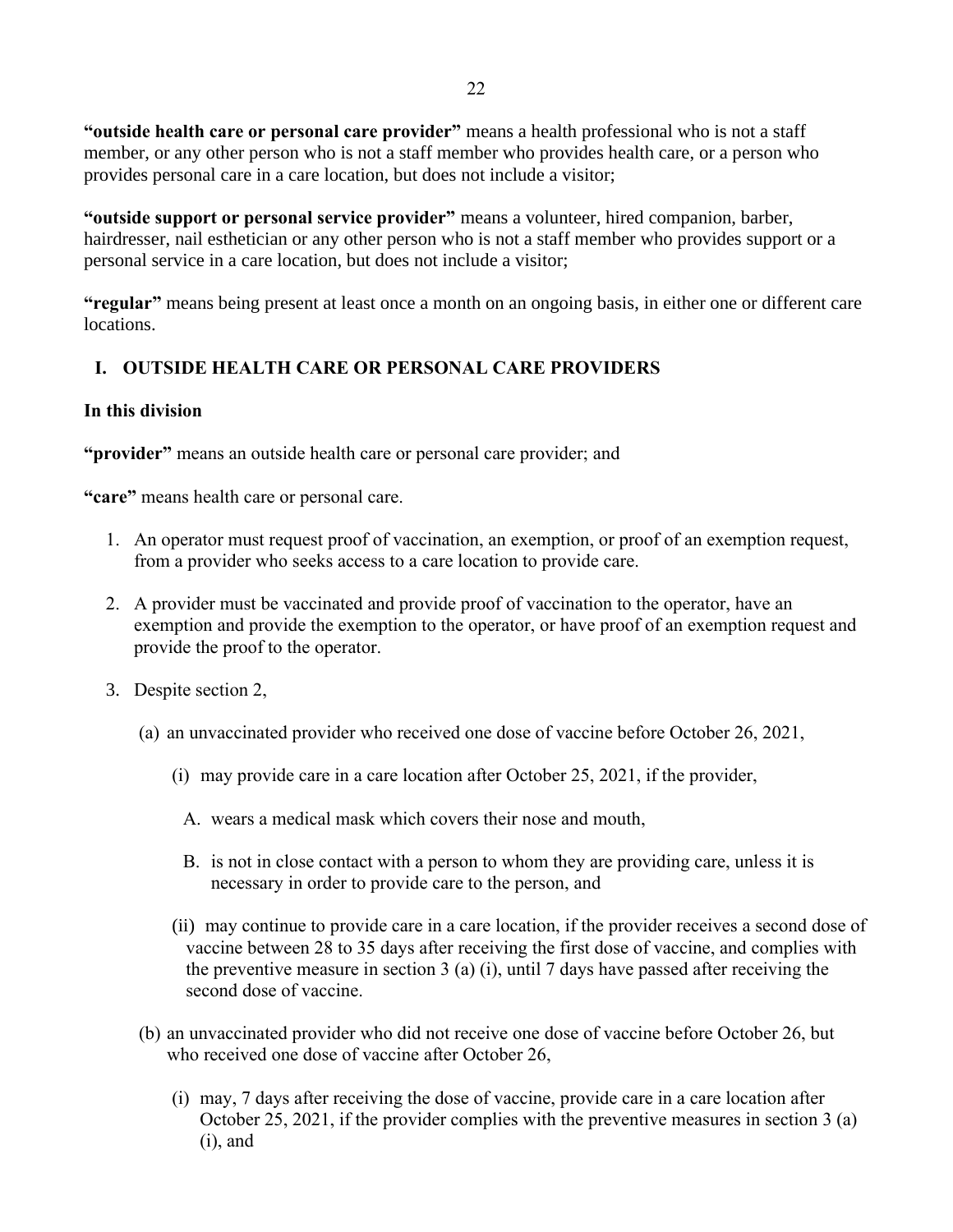- (ii) may continue to provide care in a care location if the provider receives a second dose of vaccine between 28 to 35 days after receiving the first dose of vaccine, and complies with the preventive measures in section 3 (a) (i), until 7 days have passed after receiving the second dose of vaccine.
- 4. An unvaccinated provider who has an exemption must not provide care in a care location, unless the provider is in compliance with the conditions of the exemption.
- 5. An unvaccinated provider who has a proof of an exemption request may provide care in a care location until their request is responded to by me or the medical health officer, if the provider is in compliance with the preventive measures in section 3 (a) (i).
- 6. An unvaccinated provider with a proof of exemption request must not work in a care location unless the provider in in compliance with the preventive measures in section 3 (a) (i).
- 7. An operator must not permit an unvaccinated provider to provide care in a care location, unless the provider is in compliance with either section 3 (a) or (b), has an exemption and is in compliance with the terms of the exemption, or has a proof of an exemption request and is in compliance with the preventive measures in section 3 (a) (i).

# **II. OUTSIDE SUPPORT OR PERSONAL SERVICE PROVIDERS**

### **In this division**

**"provider"** means an outside support or personal service provider.

- 1. An operator must request proof of vaccination or an exemption from a provider who seeks access to a care location to provide support or personal services.
- 2. A provider who does not provide an operator with proof of vaccination or an exemption must not be in a care location to provide support or personal services.
- 3. An operator must not permit a provider who does not provide proof of vaccination or an exemption to be in a care location to provide support or personal services.
- 4. A provider with an exemption must comply with the conditions of the exemption when in a care location to provide support or personal services.
- 5. An operator must not permit a provider with an exemption to provide support or personal services in a care location, if the provider is not in compliance with section 4.

# **III. REGULAR OTHER OUTSIDE PROVIDERS WHO HAVE CLOSE CONTACT WITH A PATIENT, RESIDENT OR CLIENT**

### **In the division**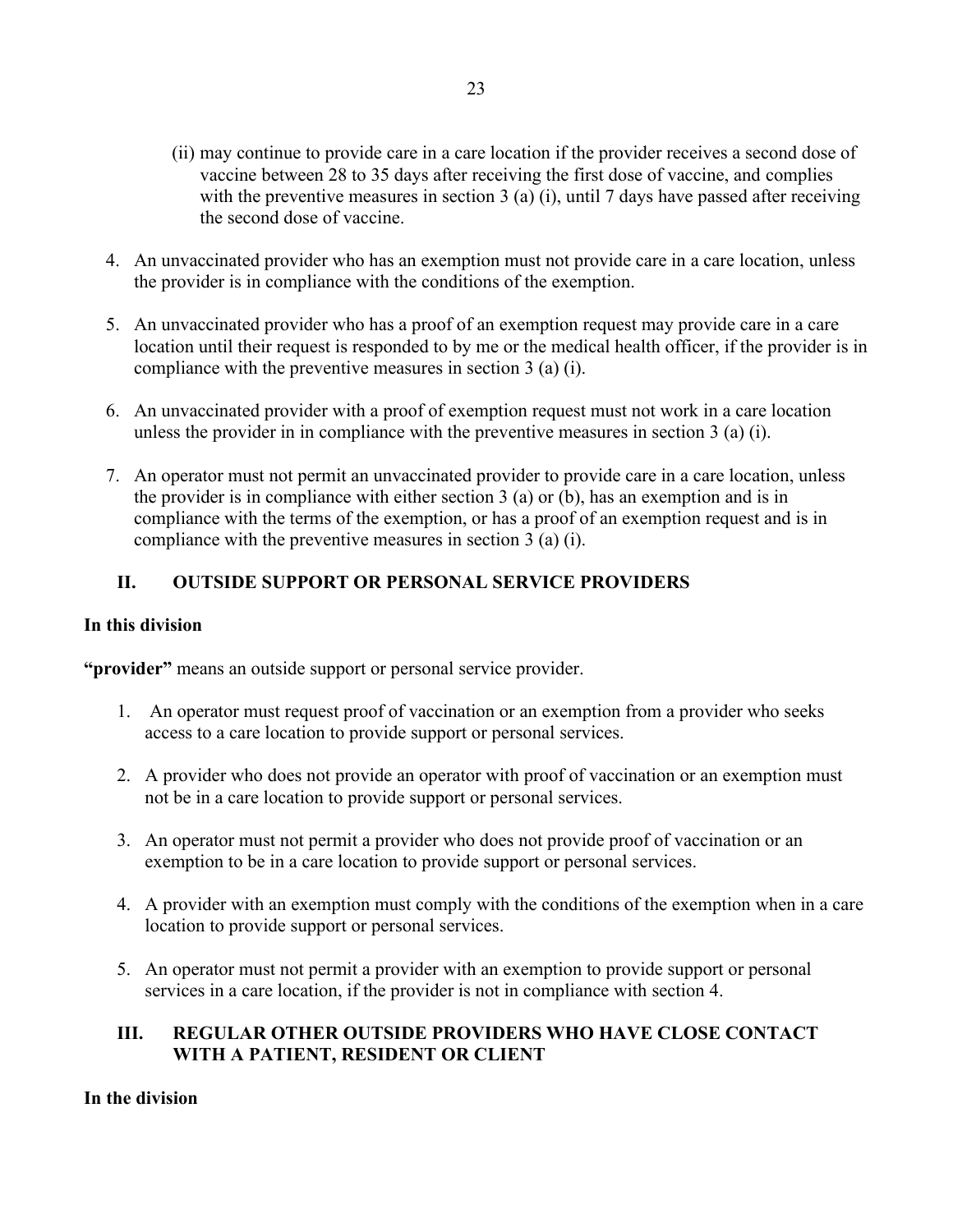**"provider"** means a regular other outside provider who has close contact with a patient, resident or client.

- 1. An operator must request proof of vaccination or an exemption from a provider who seeks access to a care location.
- 2. A provider who does not provide an operator with proof of vaccination or an exemption, must not be in a care location.
- 3. An operator must not permit a provider who does not provide proof of vaccination or an exemption to be in a care location.
- 4. A provider must comply with the conditions of the exemption when in a care location.
- 5. An operator must not permit a provider to be in a care location, if the provider is not in compliance with section 4.

# **IV. REGULAR OTHER OUTSIDE PROVIDERS WHO DO NOT HAVE CLOSE CONTACT WITH A PATIENT, RESIDENT OR CLIENT AND OCCASIONAL OTHER OUTSIDE PROVIDERS WHO HAVE CLOSE CONTACT WITH A PATIENT, RESIDENT OR CLIENT**

### **In this division**

### **"provider"** means

- (a) a regular other outside provider who does not have close contact with a patient, resident or client, or
- (b) an occasional other outside provider who has close contact with a patient, resident or client.
- 1. An operator must request proof of vaccination or an exemption from a provider who seeks access to a care location.
- 2. A provider must be vaccinated and provide proof of vaccination to the operator, or have an exemption and provide the exemption to the operator, in order to be in a care location.
- 3. A provider who is not in compliance with section 2, must not be in a care location.
- 4. An operator must not permit a provider who is not in compliance with section 2, to be in a care location.
- 5. A provider who has an exemption must comply with the conditions of the exemption when in a care location.
- 6. An operator must not permit a provider who has an exemption to be in a care location, if the provider is not in compliance with section 5.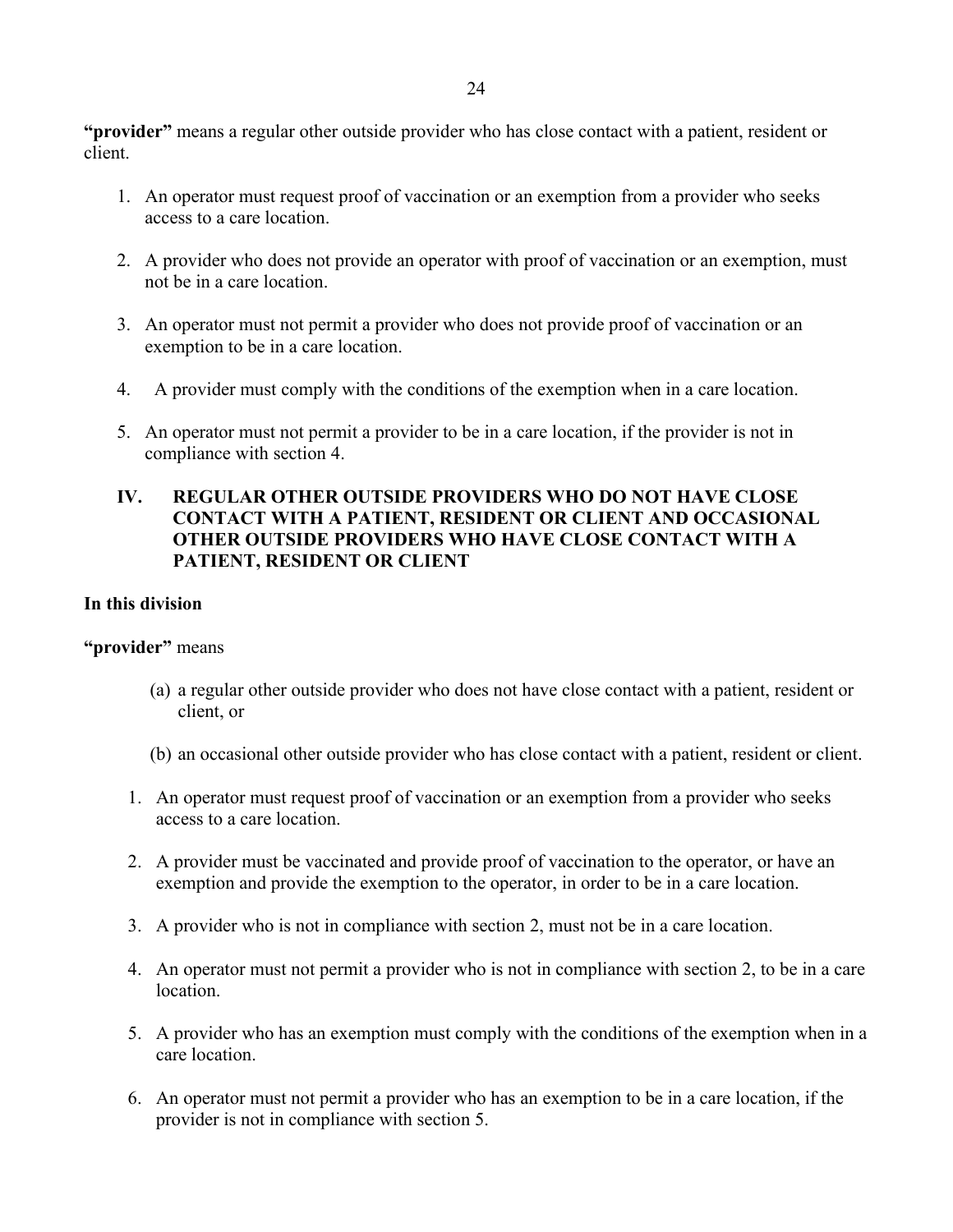### **V. PROVIDERS WHO HAVE REQUESTED AN EXEMPTION**

- 1. Despite Divisions II to IV, an unvaccinated provider to whom those Divisions apply who has a made a request for an exemption may be in a care location until their request is responded to by me or the medical health officer, if the provider provides an operator with proof of an exemption request, and
	- (a) wears a medical mask which covers their nose and mouth,
	- (b) is not in close contact with a patient, resident or client, unless this is necessary.
- 2. An operator must not permit an unvaccinated provider to whom section 1 applies to be in a care location, unless the provider is in compliance with section 1.

# **VI. OCCASIONAL OTHER OUTSIDE PROVIDERS WHO DO NOT HAVE CLOSE CONTACT WITH A PATIENT, RESIDENT OR CLIENT**

### **In this division**

**"provider"** means an occasional other outside provider who does not have close contact with a patient, resident or client**.**

- 1. A provider who is in a care location must
	- (a) wear a medical mask which covers their nose and mouth,
	- (b) maintain a two metre distance from every other person in the care location.
- 2. A provider who does not provide an operator with proof of vaccination or an exemption, and who is not in compliance with section 1, must not be in a care location.
- 3. An operator must not permit a provider who does not provide an operator with proof of vaccination or an exemption, and who is not in compliance with section 1, to be in a care location.
- 4. A provider who has an exemption must comply with the conditions of the exemption when in a care location.
- 5. An operator must not permit a provider to be in a care location, if the provider is not in compliance with section 4.

# **G. NOTICE TO HEALTH PROFESSIONALS**

**TAKE NOTICE** that in accordance with further direction from me, health professionals to be determined by me and their staff, not otherwise required to be vaccinated under the *Residential Care COVID-19 Preventive Measures* Order or this Order, will be required to be vaccinated by a date to be determined by me, in order to provide health care or services in the Province.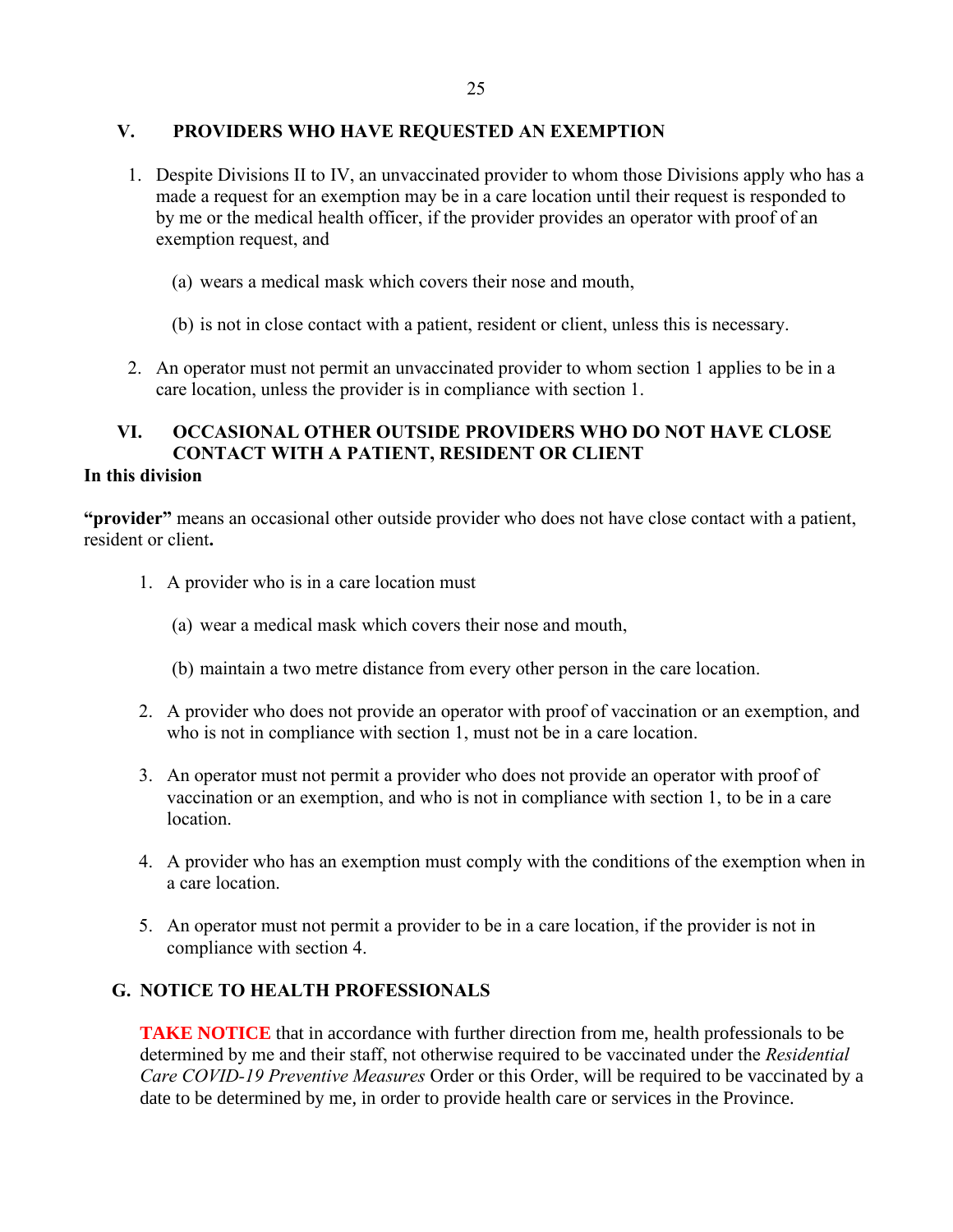# **H. DELEGATION OF AUTHORITY TO THE MEDICAL HEALTH OFFICER TO CONSIDER AND MAKE A DECISION WITH RESPECT TO A REQUEST FOR AN EXEMPTION ON THE BASIS OF A MEDICAL DEFERRAL TO A VACCINATION**

Under the authority vested in me by section 69 of the *Public Health Act*, I delegate my authority under section 43 of the *Public Health Act* to the medical heath officer for the geographic region in which a staff member or student works, or an outside provider provides care or services, to receive, consider and make a decision with respect to a request from the staff member, student or outside provider for an exemption from the requirement to be vaccinated, or to provide proof of vaccination, on the basis of a medical deferral to a vaccination.

# **I. SPECIFICATION AND DESIGNATION OF THE MEDICAL HEALTH OFFICER TO RECEIVE A NOTICE UNDER SECTION 56 (2) OF THE PUBLIC HEALTH ACT AND TO ISSUE AN INSTRUCTION**

Under the authority vested in me by section 56 of the *Public Health Act*, I designate the medical health officer to receive a written notice from a medical practitioner under section 56 (2) with respect to a person in the geographic region of the Province for which the medical health officer is designated, and designate the medical health officer to issue an instruction to the person in response to the notice, if reasonably practical.

# **J. MEDICAL HEALTH OFFICER ORDERS**

Recognizing that the risk differs in different regions of the Province, and that medical health officers are in the best position to assess local circumstances with respect to the risk of the transmission of communicable diseases in hospital or community settings, **I FURTHER ORDER**:

- 1. A medical health officer may make an order subsequent to this Order for the purpose of imposing more restrictive limitations or conditions with respect to hospital or community settings in the geographic area of the Province for which the medical health officer is designated, or with respect to a particular care location or a class of care location.
- 2. While it is in force, a provision in an order made by a medical health officer subsequent to this Order, which imposes more restrictive limitations or requirements than this Order with respect to hospital or community settings, a care location, or a class of care location, applies in the whole or part of the geographic area of the Province for which the medical health officer is designated, according to the terms of the order, despite the provisions of this Order.

# **K. VARIANCE AND RECONSIDERATION**

After weighing the interests of persons who receive health care and related services in hospital or community settings, against the interests of persons who provide care and services in those settings who are not vaccinated for reasons other than medical deferral to a vaccination, and taking into account the importance of maintaining a healthy workforce in hospitals and community care locations, the stress under which the public health and health care systems are currently operating, and the impact this is having on the provision of health care to the population, the burden which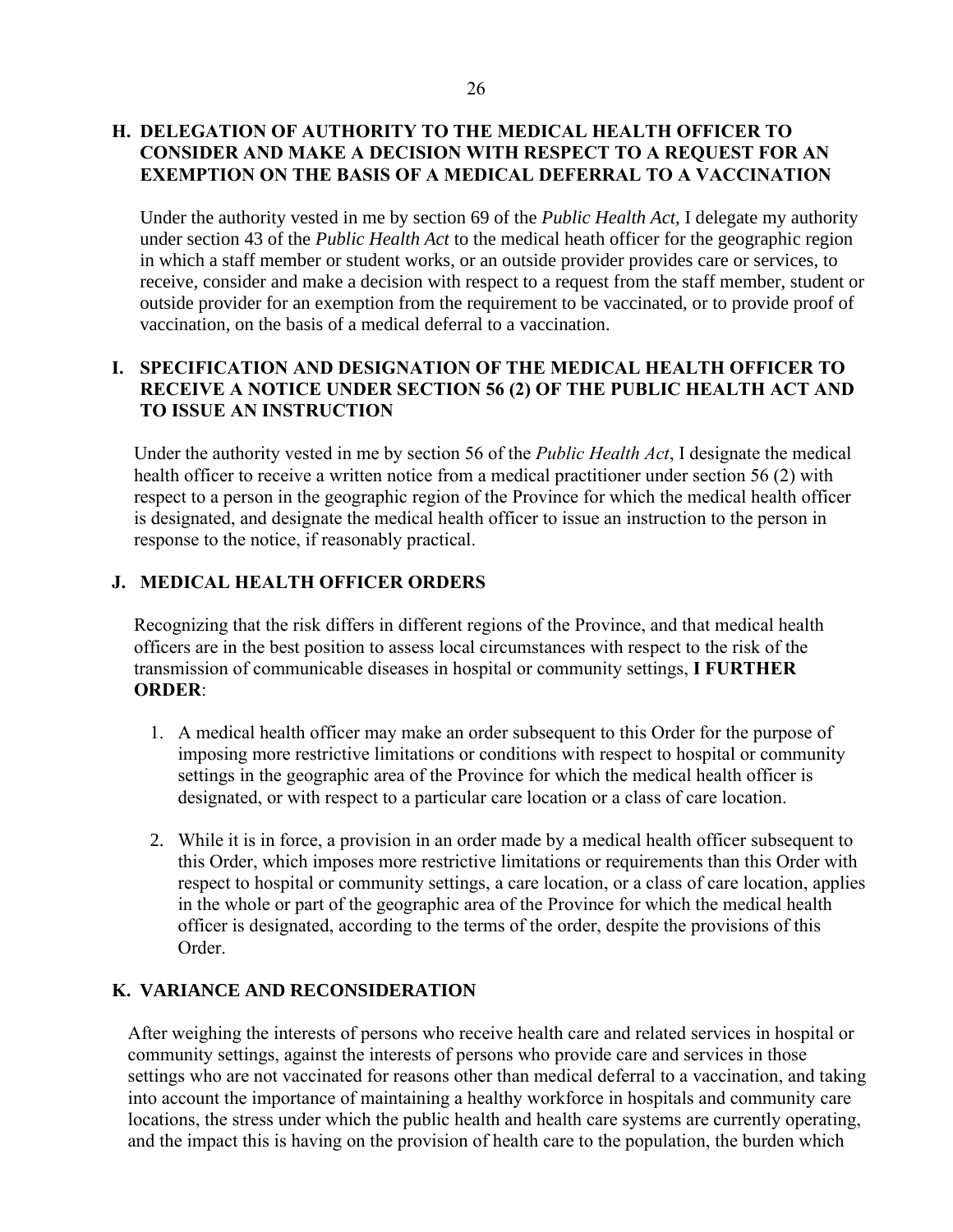responding to more clusters and outbreaks of COVID-19 would put on the public health system, the burden which responding to more patients with serious illness would place upon an already overburdened health care system, and the risk inherent in accommodating persons who are not vaccinated, and pursuant to section 54 (1) (h) and section 56 of the *Public Health Act*, and in accordance with the emergency powers set out in Part 5 of the Act, it is my reasonable belief that it is necessary, in the interest of the public health, that I not accept requests for a reconsideration of this Order, except from an individual on the basis of a medical deferral to a vaccination, until the level of transmission of infection and incidence of serious disease decreases, and in particular, until the number of hospitalizations, admissions to intensive care units and deaths, and the strain on the public health and health care systems, are significantly reduced;

Accordingly, pursuant to the authority vested in me by sections 39 (6), 54 (1) (h) and 56 of the *Public Health Act*, I have decided

- (a) not to consider requests for reconsideration by way of variance under section 43 of the *Public Health Act* with respect to the requirement to be vaccinated or to provide proof of vaccination in this Order, other than on the basis of a medical deferral to a vaccination, and
- (b) to vary my Order of October 21, 2021, and the *Residential Care COVID-19 Preventive Measures* Orders of September 2, October 4, 8 and 21, 2021, and the *COVID-19 Vaccination Status Information and Preventive Measures* Orders of August 20 and 31, September 9 and 27, 2021 to provide that requests for reconsideration by way of variance under section 43 of the *Public Health Act* with respect to the requirement to be vaccinated, or to provide proof of vaccination, will not be considered, other than on the basis of a medical deferral to a vaccination, including requests for reconsideration which I have received, but have not as yet considered.

A request for reconsideration with respect to vaccination, or providing proof of vaccination, must be made on the basis that the health of the person would be seriously jeopardized if the person were to be vaccinated, and must follow the guidelines posted on the Provincial Health Officer's website [\(https://www2.gov.bc.ca/gov/content/health/about-bc-s-health-care-system/office-of-the-provincial](https://www2.gov.bc.ca/gov/content/health/about-bc-s-health-care-system/office-of-the-provincial-health-officer/current-health-topics/covid-19-novel-coronavirus)[health-officer/current-health-topics/covid-19-novel-coronavirus\)](https://www2.gov.bc.ca/gov/content/health/about-bc-s-health-care-system/office-of-the-provincial-health-officer/current-health-topics/covid-19-novel-coronavirus).

A request for reconsideration on the basis of a medical deferral to a vaccination may be submitted to the Provincial Health Officer at [PHOExemptions@gov.bc.ca](mailto:PHOExemptions@gov.bc.ca) with the subject line "Request for Reconsideration about Preventive Measures in Hospital or Community Locations".

# **L. EXPIRATION AND COMPLIANCE**

This Order does not have an expiration date.

You are required under section 42 of the *Public Health Act* to comply with this Order.

Failure to comply with this Order is an offence under section 99 (1) (k) of the *Public Health Act*.

If you fail to comply with this Order, I have the authority to take enforcement action against you under Part 4, Division 6 of the *Public Health Act.*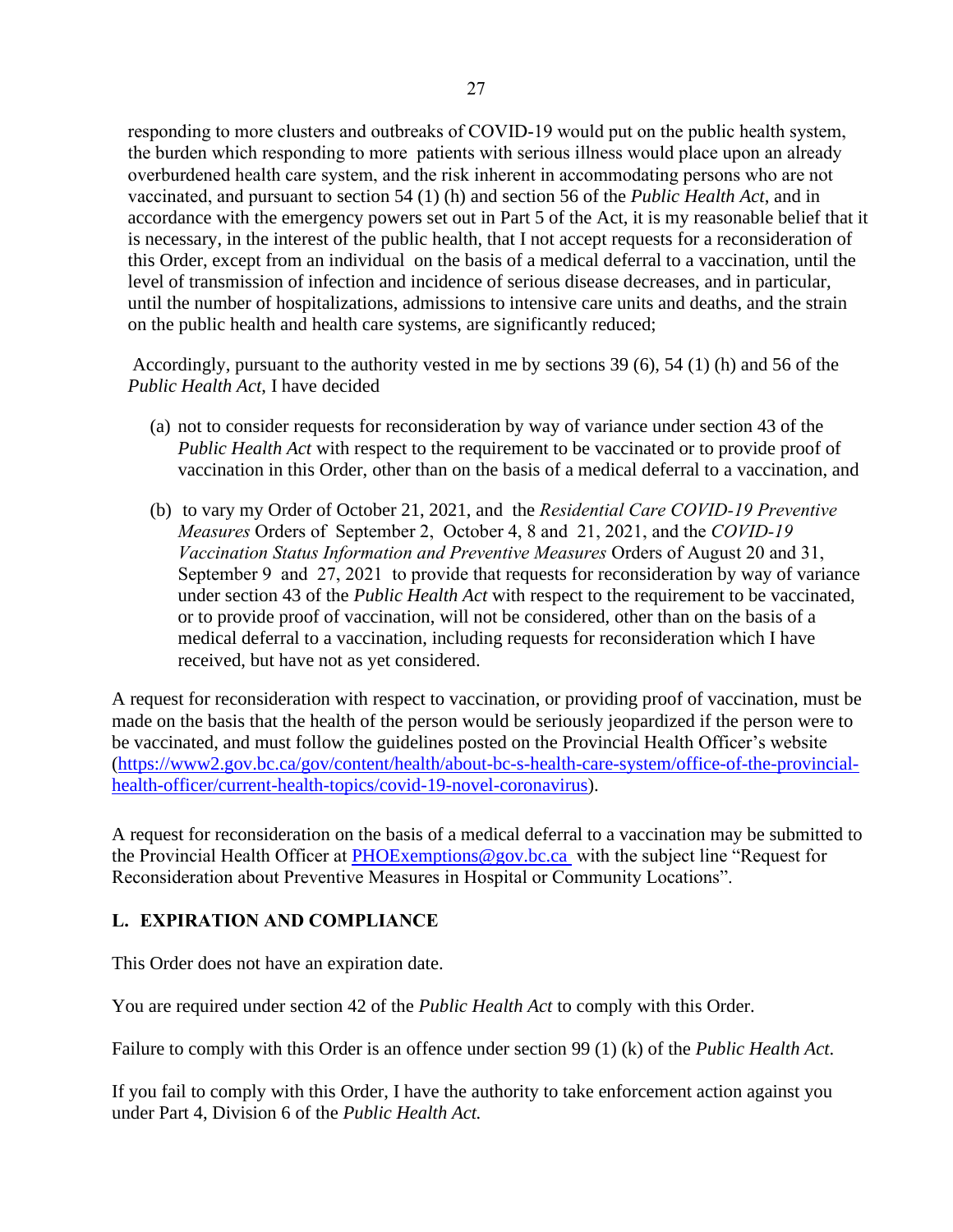You may contact me at:

Dr. Bonnie Henry, Provincial Health Officer 4th Floor, 1515 Blanshard Street PO Box 9648 STN PROV GOVT, Victoria BC V8W 9P4 Fax: (250) 952-1570 Email: [ProvHlthOffice@gov.bc.ca](mailto:ProvHlthOffice@gov.bc.ca)

DATED THIS: 18<sup>th</sup> day of November 2021

SIGNED:  $\frac{\sqrt{2}}{\sqrt{2}}$ 

Bonnie Henry MD, MPH, FRCPC Provincial Health Officer

DELIVERY BY: Posting to the BC Government and the BC Centre for Disease Control websites.

Enclosure: Excerpts of the *Public Health Act*.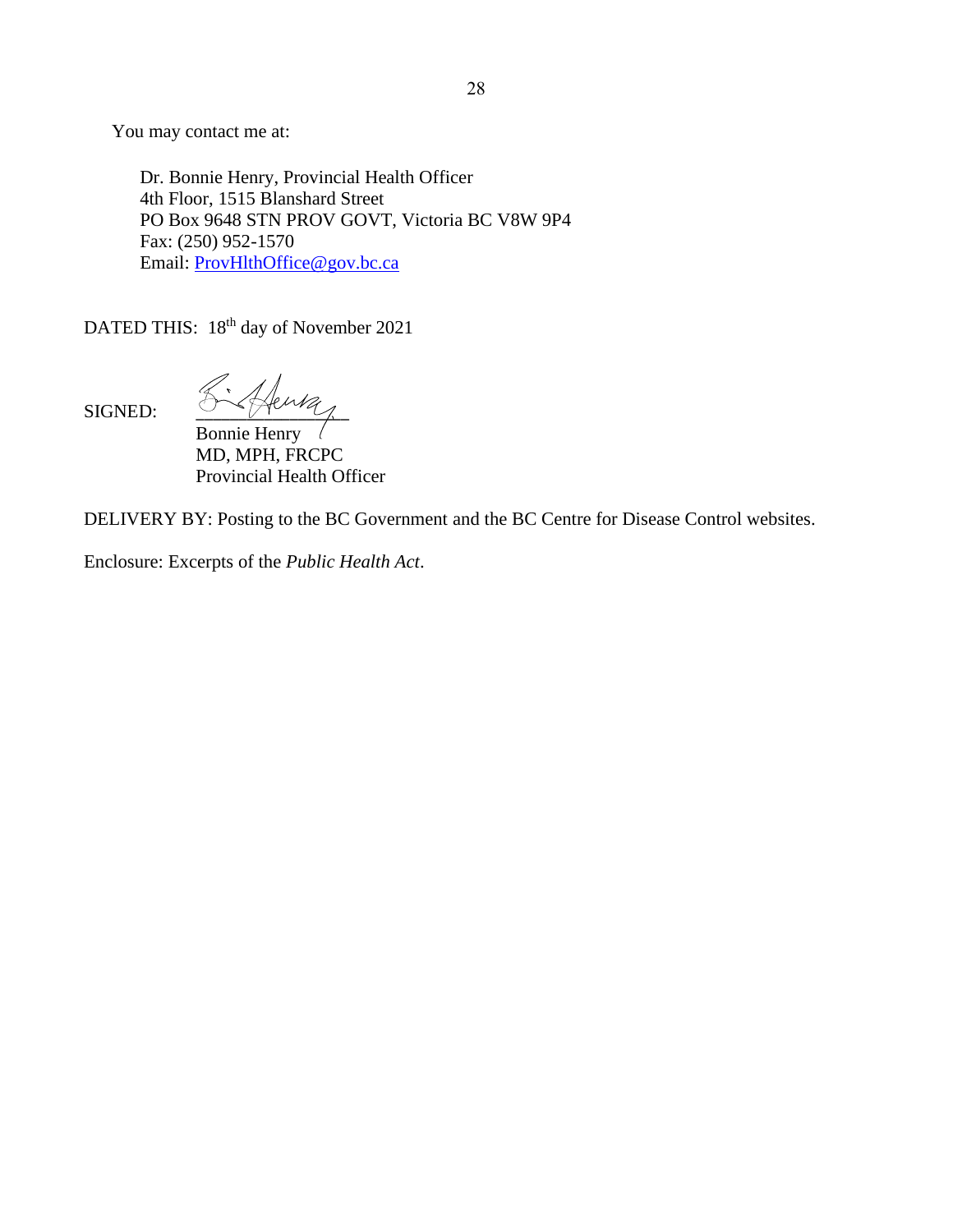# **ENCLOSURE**

# **Excerpts of the** *Public Health Act* **[SBC 2008] c. 28**

### **Definitions**

### **In this Act:**

### *"***health hazard***"* means

(a) a condition, a thing or an activity that

(i) endangers, or is likely to endanger, public health, or

(ii) interferes, or is likely to interfere, with the suppression of infectious agents or hazardous agents, or

(b) a prescribed condition, thing or activity, including a prescribed condition, thing or activity that

- (i) is associated with injury or illness, or
- (ii) fails to meet a prescribed standard in relation to health, injury or illness;

# **"health professional"** means

(a) a medical practitioner,

(b) a person authorized to practise a designated health profession within the meaning of the *[Health](https://www.bclaws.gov.bc.ca/civix/document/id/complete/statreg/96183_01)* 

# *[Professions Act](https://www.bclaws.gov.bc.ca/civix/document/id/complete/statreg/96183_01)*, or

(c) a person who practises a health profession within the meaning of the *[Health Professions Act](https://www.bclaws.gov.bc.ca/civix/document/id/complete/statreg/96183_01)* that is prescribed for the purposes of this definition;

# **When orders respecting health hazards and contraventions may be made**

**30** (1) A health officer may issue an order under this Division only if the health officer reasonably believes that

(a) a health hazard exists,

- (b) a condition, a thing or an activity presents a significant risk of causing a health hazard,
- (c) a person has contravened a provision of the Act or a regulation made under it, or

(d) a person has contravened a term or condition of a licence or permit held by the person under this Act.

(2) For greater certainty, subsection (1) (a) to (c) applies even if the person subject to the order is complying with all terms and conditions of a licence, a permit, an approval or another authorization issued under this or any other enactment.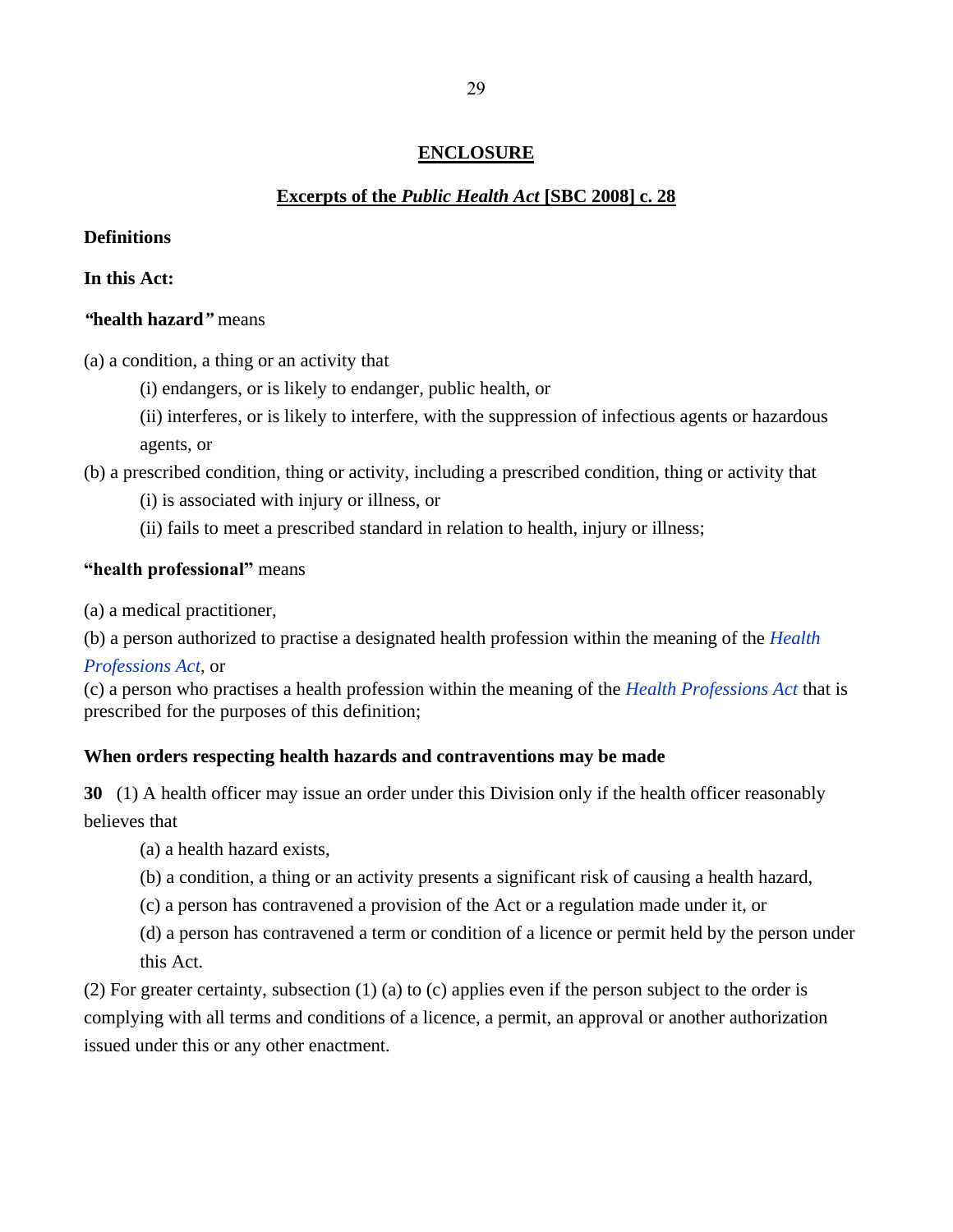### **General powers respecting health hazards and contraventions**

**31** (1) If the circumstances described in section 30 *[when orders respecting health hazards and contraventions may be made]* apply, a health officer may order a person to do anything that the health officer reasonably believes is necessary for any of the following purposes:

(a) to determine whether a health hazard exists;

(b) to prevent or stop a health hazard, or mitigate the harm or prevent further harm from a health hazard;

(c) to bring the person into compliance with the Act or a regulation made under it;

(d) to bring the person into compliance with a term or condition of a licence or permit held by that person under this Act.

(2) A health officer may issue an order under subsection (1) to any of the following persons:

(a) a person whose action or omission

(i) is causing or has caused a health hazard, or

(ii) is not in compliance with the Act or a regulation made under it, or a term or condition of the person's licence or permit;

(b) a person who has custody or control of a thing, or control of a condition, that

(i) is a health hazard or is causing or has caused a health hazard, or

(ii) is not in compliance with the Act or a regulation made under it, or a term or condition

of the person's licence or permit;

(c) the owner or occupier of a place where

(i) a health hazard is located, or

(ii) an activity is occurring that is not in compliance with the Act or a regulation made under it, or a term or condition of the licence or permit of the person doing the activity.

# **Specific powers respecting health hazards and contraventions**

**32** (1) An order may be made under this section only

(a) if the circumstances described in section 30 *[when orders respecting health hazards and contraventions may be made]* apply, and

(b) for the purposes set out in section 31 (1) *[general powers respecting health hazards and contraventions]*.

(2) Without limiting section 31, a health officer may order a person to do one or more of the following:

(a) have a thing examined, disinfected, decontaminated, altered or destroyed, including

(i) by a specified person, or under the supervision or instructions of a specified person,

(ii) moving the thing to a specified place, and

(iii) taking samples of the thing, or permitting samples of the thing to be taken;

(b) in respect of a place,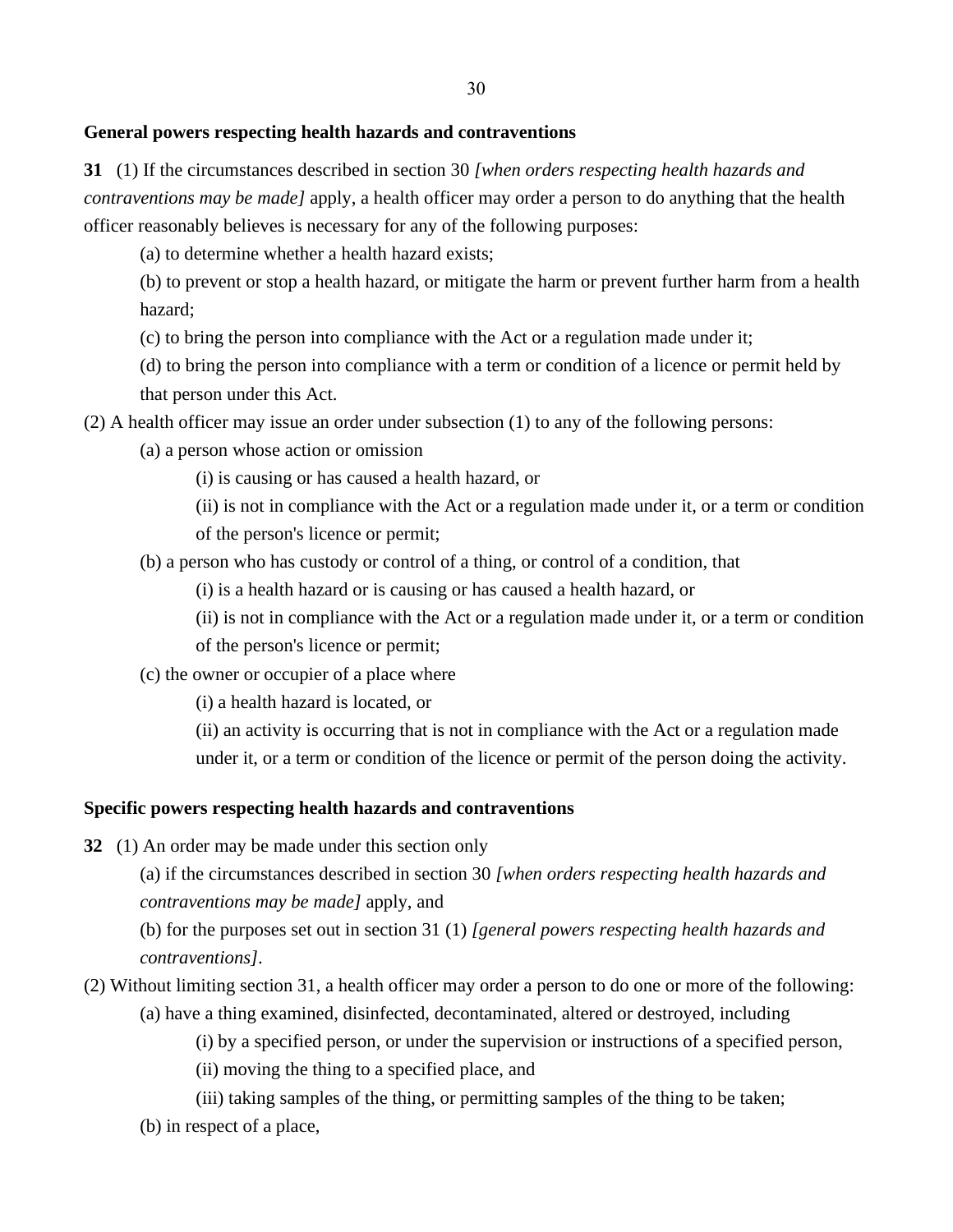(i) leave the place,

(ii) not enter the place,

(iii) do specific work, including removing or altering things found in the place, and altering or locking the place to restrict or prevent entry to the place,

(iv) neither deal with a thing in or on the place nor dispose of a thing from the place, or deal with or dispose of the thing only in accordance with a specified procedure, and (v) if the person has control of the place, assist in evacuating the place or examining persons found in the place, or taking preventive measures in respect of the place or persons found in the place;

(c) stop operating, or not operate, a thing;

(d) keep a thing in a specified place or in accordance with a specified procedure;

(e) prevent persons from accessing a thing;

(f) not dispose of, alter or destroy a thing, or dispose of, alter or destroy a thing only in accordance with a specified procedure;

(g) provide to the health officer or a specified person information, records, samples or other matters relevant to a thing's possible infection with an infectious agent or contamination with a hazardous agent, including information respecting persons who may have been exposed to an infectious agent or hazardous agent by the thing;

(h) wear a type of clothing or personal protective equipment, or change, remove or alter clothing or personal protective equipment, to protect the health and safety of persons;

(i) use a type of equipment or implement a process, or remove equipment or alter equipment or processes, to protect the health and safety of persons;

(j) provide evidence of complying with the order, including

(i) getting a certificate of compliance from a medical practitioner, nurse practitioner or specified person, and

(ii) providing to a health officer any relevant record;

(k) take a prescribed action.

(3) If a health officer orders a thing to be destroyed, the health officer must give the person having custody or control of the thing reasonable time to request reconsideration and review of the order under sections 43 and 44 unless

(a) the person consents in writing to the destruction of the thing, or

(b) Part 5 *[Emergency Powers]* applies.

### **Contents of orders**

**39** (3) An order may be made in respect of a class of persons.

(6)A health officer who makes an order may vary the order

(a) at any time on the health officer's own initiative, or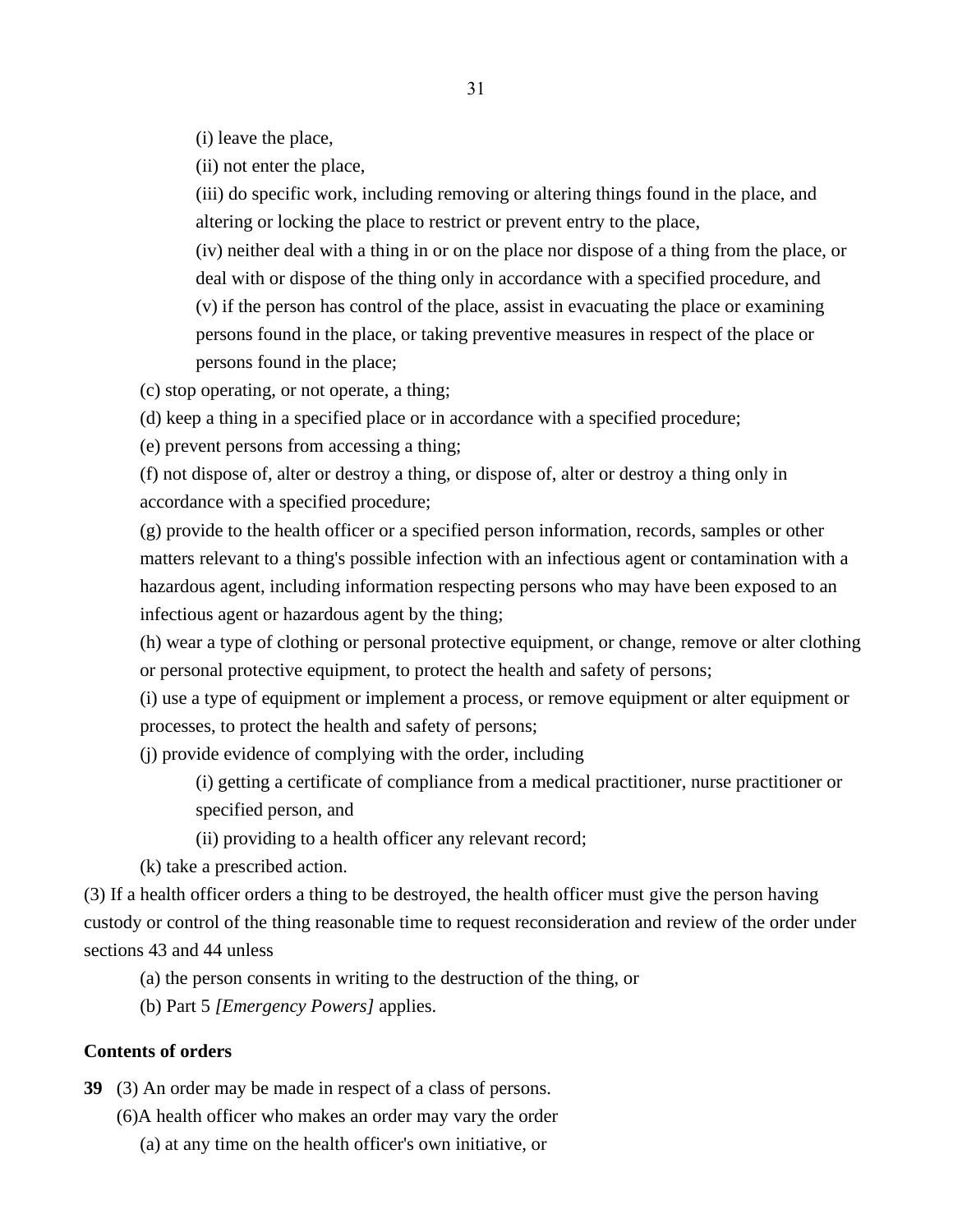(b) on the request of a person affected by the order, following a reconsideration under section 43 *[reconsideration of orders]*.

### **Duty to comply with orders**

**42** (1) A person named or described in an order made under this Part must comply with the order. (2) Subsection (1) applies regardless of whether the person leaves the geographic area for which the health officer who made the order is designated.

### **Reconsideration of orders**

**43** (1) A person affected by an order, or the variance of an order, may request the health officer who issued the order or made the variance to reconsider the order or variance if the person

(a) has additional relevant information that was not reasonably available to the health officer when the order was issued or varied,

(b) has a proposal that was not presented to the health officer when the order was issued or varied but, if implemented, would

(i) meet the objective of the order, and

(ii) be suitable as the basis of a written agreement under section 38 *[may make written agreements]*, or

(c) requires more time to comply with the order.

(2) A request for reconsideration must be made in the form required by the health officer.

- (3) After considering a request for reconsideration, a health officer may do one or more of the following:
	- (a) reject the request on the basis that the information submitted in support of the request
		- (i) is not relevant, or
		- (ii) was reasonably available at the time the order was issued;

(b) delay the date the order is to take effect or suspend the order, if satisfied that doing so would not be detrimental to public health;

(c) confirm, rescind or vary the order.

(4) A health officer must provide written reasons for a decision to reject the request under subsection (3)

(a) or to confirm or vary the order under subsection (3) (c).

(5) Following a decision made under subsection (3) (a) or (c), no further request for reconsideration may be made.

(6) An order is not suspended during the period of reconsideration unless the health officer agrees, in writing, to suspend it.

(7) For the purposes of this section,

(a)if an order is made that affects a class of persons, a request for reconsideration may be made by one person on behalf of the class, and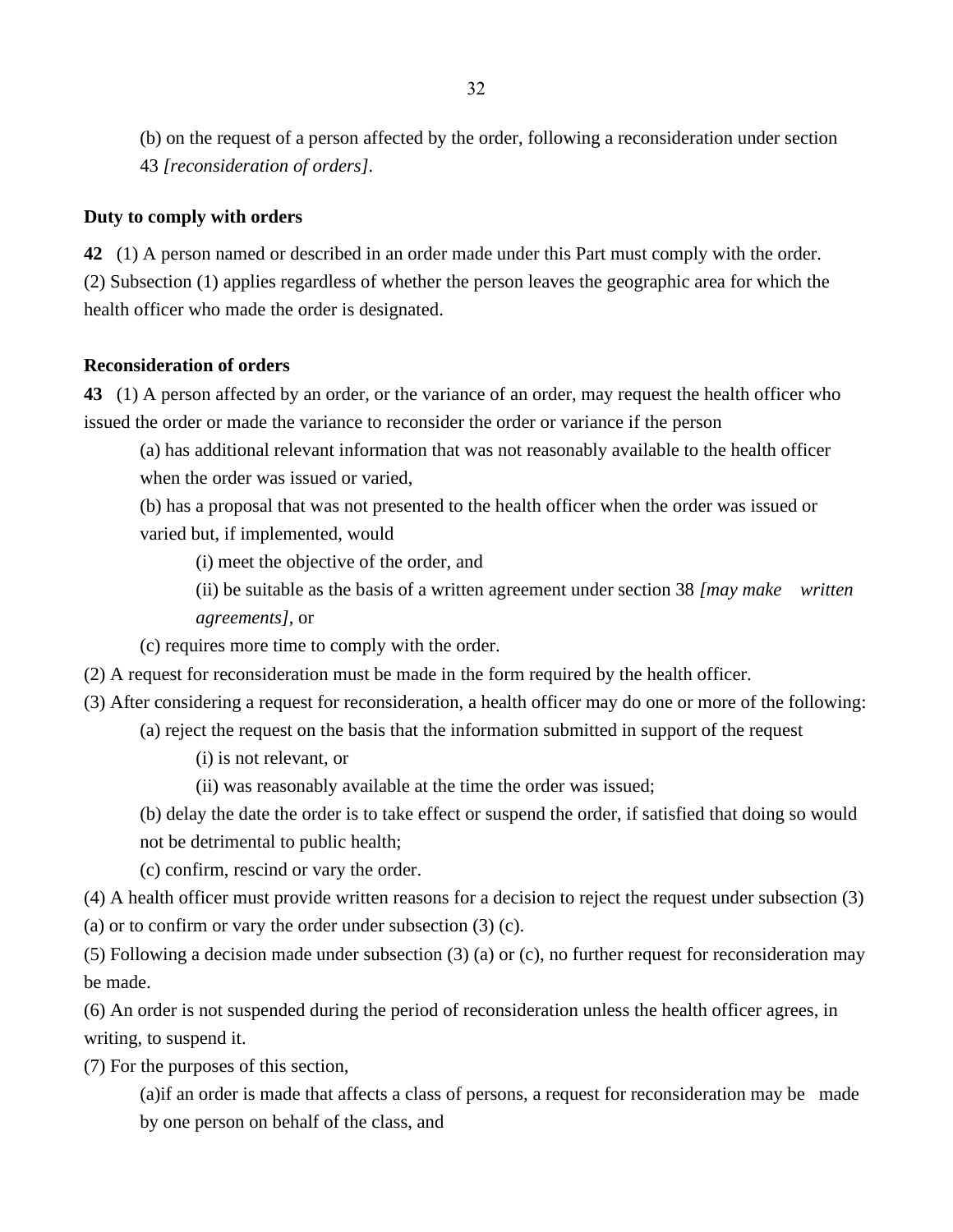(b)if multiple orders are made that affect a class of persons, or address related matters or issues, a health officer may reconsider the orders separately or together.

(8) If a health officer is unable or unavailable to reconsider an order he or she made, a similarly designated health officer may act under this section in respect of the order as if the similarly designated health officer were reconsidering an order that he or she made.

### **General emergency powers**

**54** (1) A health officer may, in an emergency, do one or more of the following:

(h) not reconsider an order under section 43 [reconsideration of orders], not review an order under section 44 [review of orders] or not reassess an order under section 45 [mandatory reassessment of orders];

### **Emergency preventive measures**

**56** (1)The provincial health officer or a medical health officer may, in an emergency, order a person to take preventive measures within the meaning of section 16 *[preventive measures]*, including ordering a person to take preventive measures that the person could otherwise avoid by making an objection under that section.

(2) If the provincial health officer or a medical health officer makes an order under this section, a person to whom the order applies must comply with the order unless the person delivers to a person specified by the provincial health officer or medical health officer, in person or by registered mail,

(a) a written notice from a medical practitioner stating that the health of the person who must comply would be seriously jeopardized if the person did comply, and

(b) a copy of each portion of that person's health record relevant to the statement in paragraph

(a), signed and dated by the medical practitioner.

(3) If a person delivers a notice under subsection (2), the person must comply with an instruction of the provincial health officer or a medical health officer, or a person designated by either of them, for the purposes of preventing infection with, or transmission of, an infectious agent or a hazardous agent.

# **Emergency powers respecting reporting**

**57** (1) The provincial health officer may, in an emergency, order that a specified infectious agent, hazardous agent, health hazard or other matter be reported under this section.

(2) If an order is made under this section, a person required by the order to make a report must promptly report, to the extent of his or her knowledge, to a medical health officer the information required by the order.

(3) If a person is required to make a report under this Act, the provincial health officer may in an emergency order the person exempt from the requirement, or vary the requirement.